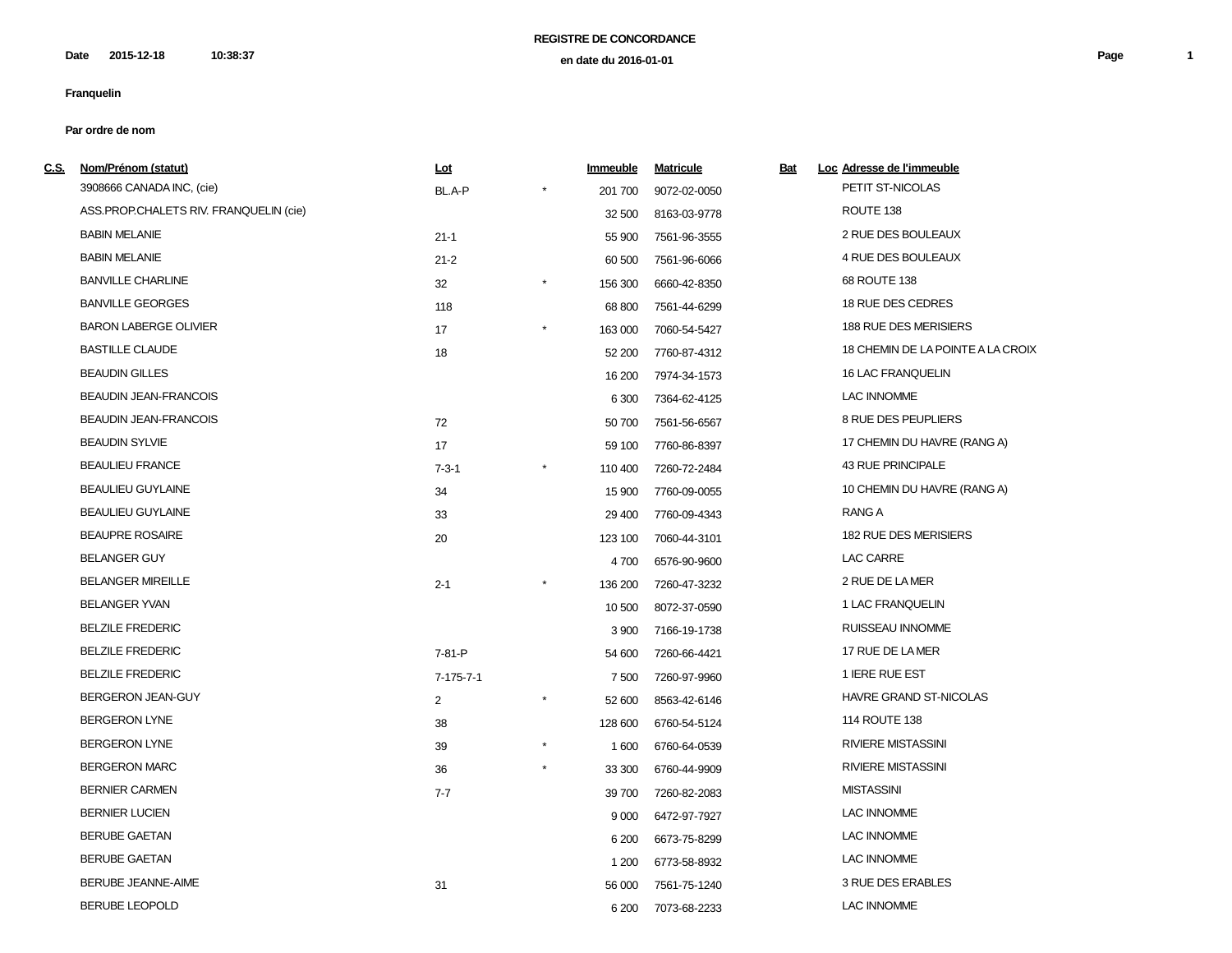**2015-12-18 10:38:37 Page 2 en date du 2016-01-01 Date**

# **Franquelin**

| <u>c.s.</u> | Nom/Prénom (statut)               | <u>Lot</u>    |            | Immeuble | <b>Matricule</b> | <b>Bat</b> | Loc Adresse de l'immeuble      |
|-------------|-----------------------------------|---------------|------------|----------|------------------|------------|--------------------------------|
|             | <b>BISAILLON SERGE-R</b>          | 26            |            | 34 200   | 6560-66-3050     |            | <b>L'ANSE ST-PANCRACE</b>      |
|             | <b>BISAILLON SERGE-R</b>          | 27            |            | 17 300   | 6560-66-6451     |            | L'ANSE ST-PANCRACE             |
|             | <b>BISSON PHILIPPE</b>            |               |            | 4 0 0 0  | 9175-61-2010     |            | LAC 697                        |
|             | <b>BLACKBURN YAN</b>              |               |            | 3 2 0 0  | 7871-31-3949     |            | <b>LAC LEVASSEUR</b>           |
|             | <b>BLAINEY JEAN</b>               | 77            |            | 73 300   | 7561-65-4680     |            | 3 RUE DES MELEZES              |
|             | <b>BLAIS BERNARD</b>              | 3             |            | 22 600   | 7860-54-2595     |            | CHEMIN DE LA POINTE A LA CROIX |
|             | BLANCHARD ÉMMANUEL SUCCESSION     | BL.A          |            | 6 0 0 0  | 8463-55-5050     |            | <b>EMPLACEMENT</b>             |
|             | <b>BLANCHARD KATIE</b>            | 7-183         |            | 82 900   | 7260-76-1708     |            | 17 RUE PRINCIPALE              |
|             | <b>BLANCHETTE MARIUS</b>          | $1 - 9$       |            | 54 200   | 7260-56-7075     |            | 9 RUE DE LA MER                |
|             | <b>BOISSEAU PIERRE</b>            | 30            | $\star$    | 184 200  | 6660-32-3338     |            | 64 ROUTE 138                   |
|             | <b>BONNEAU ANGELE</b>             | $13 - P$      |            | 70 100   | 7060-73-1259     |            | 198 RUE DES MERISIERS          |
|             | BONNEAU RÉJEAN                    | $12 - 1$      | $^\star$   | 174 500  | 7060-33-7489     |            | 180 RUE DES MERISIERS          |
|             | <b>BOSSE ROBERT</b>               |               |            | 1 400    | 8464-89-2741     |            | LAC 1355                       |
|             | <b>BOSSÉ ROBERT</b>               | $7 - 25$      | $_{\star}$ | 39 800   | 7260-65-7521     |            | 20 RUE DE LA MER               |
|             | <b>BOUCHARD JACINTHE</b>          |               |            | 19 000   | 6767-24-0510     |            | <b>LAC INNOMME</b>             |
|             | <b>BOUCHARD YVAN</b>              | 9             |            | 42 500   | 8562-89-0133     |            | 810 HAVRE GRAND ST-NICOLAS     |
|             | <b>BOUDREAU STEEVE</b>            |               |            | 2 3 0 0  | 8073-08-4173     |            | <b>RIVIERE FRANQUELIN</b>      |
|             | <b>BOUDREAU YANNICK</b>           | $7 - 175 - 6$ |            | 144 000  | 7260-85-6586     |            | 7 RUE DU RIVAGE                |
|             | <b>BOUFFARD LINETTE</b>           | 21            |            | 20 300   | 7760-57-6689     |            | RANG A                         |
|             | <b>BOULET ET BUREAU ENR (cie)</b> | $2-9-P$       |            | 1 100    | 7260-56-4998     |            | <b>MISTASSINI</b>              |
|             | <b>BOULET ET BUREAU ENR (cie)</b> | $7 - P$       |            | 3 2 0 0  | 7260-57-9771     |            | <b>MISTASSINI</b>              |
|             | <b>BOULET ET BUREAU ENR (cie)</b> | 7-88          |            | 100      | 7260-66-4356     |            | <b>MISTASSINI</b>              |
|             | <b>BOURGEOIS DENISE</b>           |               |            | 14 400   | 8260-27-4674     |            | <b>ETANG INNOMME</b>           |
|             | <b>BOURQUE DENIS</b>              |               |            | 3 3 0 0  | 7065-61-7892     |            | <b>LAC BARRON</b>              |
|             | <b>BOURQUE EDOUARD</b>            | 70            |            | 65 900   | 7561-57-6325     |            | 4 RUE DES PEUPLIERS            |
|             | <b>BOURQUE ISABELLE</b>           | $107 - 3$     |            | 83 000   | 7561-36-9540     |            | 3 RUE DES SAULES               |
|             | <b>BOURQUE JEAN-FRANCOIS</b>      | $7 - 175 - 1$ |            | 2 100    | 7260-83-0542     |            | <b>MISTASSINI</b>              |
|             | <b>BOURQUE JEAN-FRANCOIS</b>      |               |            | 9400     | 7971-87-2010     |            | <b>LAC INNOMME</b>             |
|             | <b>BOURQUE LINDA</b>              | 63            |            | 77 200   | 7561-66-4595     |            | 11 RUE DES PEUPLIERS           |
|             | <b>BOURQUE MIREILLE</b>           | 90            |            | 70 700   | 7561-55-4983     |            | 3 RUE DES TREMBLES             |
|             | BOURQUE OUELLET PEGGY             | $7-9$         |            | 37 900   | 7260-72-7870     |            | 39 RUE PRINCIPALE              |
|             | <b>BOURQUE REJEAN</b>             | 119           |            | 78 500   | 7561-44-9098     |            | 20 RUE DES CEDRES              |
|             |                                   |               |            |          |                  |            |                                |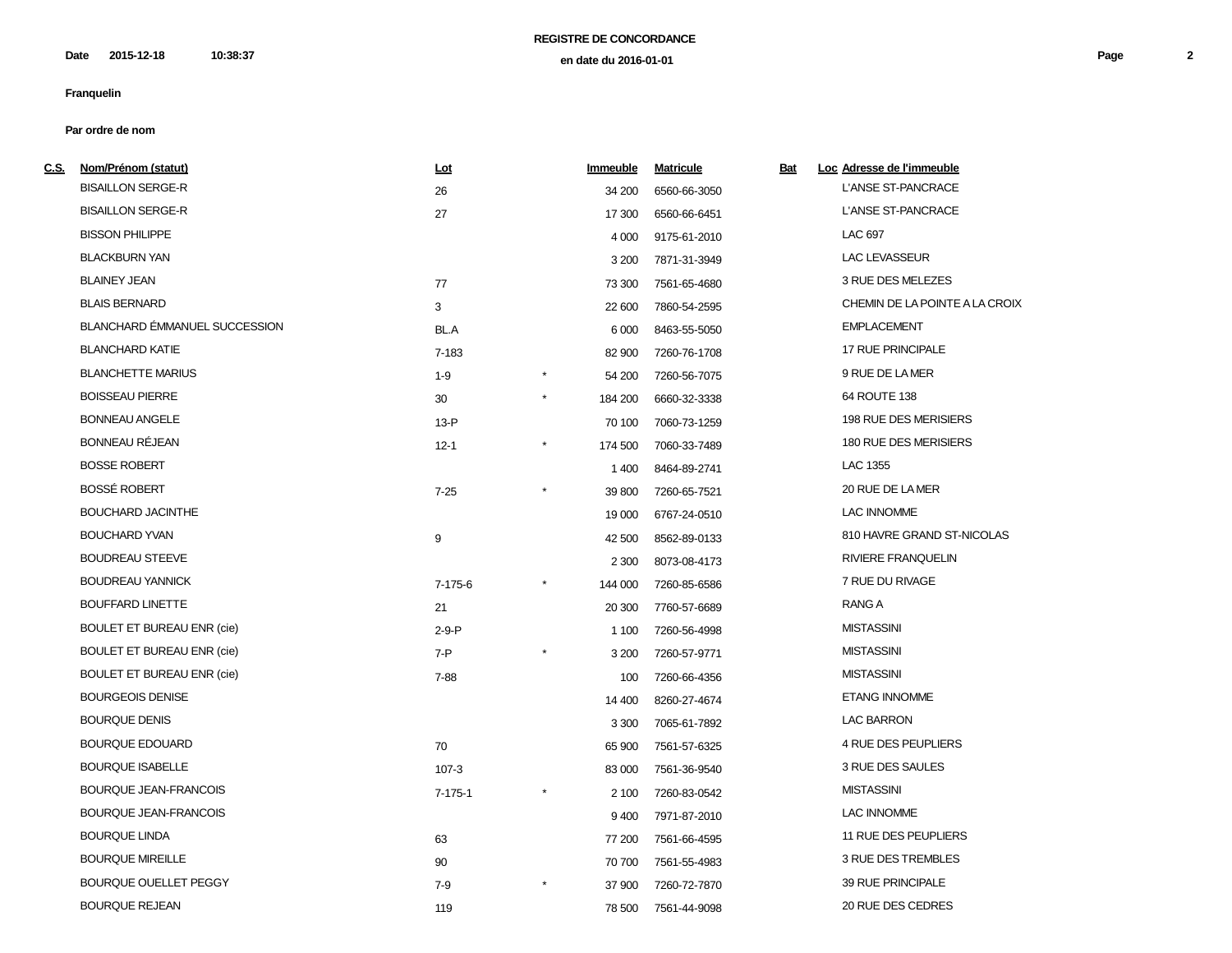**2015-12-18 10:38:37 Page 3 en date du 2016-01-01 Date**

# **Franquelin**

| <u>C.S.</u> | Nom/Prénom (statut)              | <u>Lot</u>   | <b>Immeuble</b>   | <b>Matricule</b> | <b>Bat</b> | Loc Adresse de l'immeuble   |
|-------------|----------------------------------|--------------|-------------------|------------------|------------|-----------------------------|
|             | <b>BOURQUE REMI</b>              | 135          | 83 400            | 7561-84-9271     |            | 21 RUE DES CEDRES           |
|             | <b>BOURQUE SERGE</b>             | 64           | 43 500            | 7561-66-4570     |            | 9 RUE DES PEUPLIERS         |
|             | <b>BOURQUE STEEVE</b>            |              | 9400              | 8170-28-1371     |            | <b>LAC 1680</b>             |
|             | <b>BOURQUE YVAN</b>              | $20 - 4 - 3$ | 3 4 0 0           | 7561-96-9059     |            | <b>RUE DES ERABLES</b>      |
|             | <b>BOURSIER SYLVAIN</b>          | 42           | 78 000            | 6760-74-2622     |            | 122 ROUTE 138 MISTASSINI    |
|             | <b>BRIDEAU GILLES</b>            | 52           | 79 100            | 7561-76-5028     |            | 21 RUE DES PEUPLIERS        |
|             | <b>BRISSON CHARTRAND JESSYCA</b> |              | 17400             | 7371-35-3478     |            | LAC 1129                    |
|             | <b>BRISSON CLERMONT</b>          | 15           | 88 200            | 7060-64-2503     |            | 192 RUE DES MERISIERS       |
|             | <b>BROCHU NOLIN</b>              | $7 - 120$    | 12 500            | 7260-66-6181     |            | 13 RUE PRINCIPALE           |
|             | <b>BRUNET SUZANNE</b>            | 32           | 126 400           | 7760-09-9715     |            | 14 CHEMIN DU HAVRE (RANG A) |
|             | <b>BUNDOCK MARCEL</b>            | 63           | 50 600            | 7161-18-4449     |            | <b>RIVIERE MISTASSINI</b>   |
|             | <b>BUNTIC RATKO</b>              | 33           | 16 400            | 6660-73-6324     |            | 82 ROUTE 138 MISTASSINI     |
|             | <b>BUNTIC RATKO</b>              | 34           | 135 100           | 6660-83-1946     |            | 84 ROUTE 138 MISTASSINI     |
|             | <b>BUREAU CAROL</b>              | $7 - 83$     | 100               | 7260-57-6515     |            | <b>MISTASSINI</b>           |
|             | <b>BUREAU CAROL</b>              | $1 - 13$     | 400               | 7260-66-3565     |            | <b>MISTASSINI</b>           |
|             | <b>BUREAU CAROL</b>              | 7-175-7-P    | 99 800            | 7260-97-3125     |            | 71 IERE RUE EST             |
|             | <b>BUREAU CAROL</b>              | 7-175-7-P    | 6700              | 7360-07-1393     |            | 1 IERE RUE EST              |
|             | <b>BUREAU PIERRE</b>             | 7-180        | 4 8 0 0           | 7260-77-0985     |            | 3 @ 3A RUE PRINCIPALE       |
|             | <b>BUREAU PIERRE</b>             | 7-136        | 2 2 0 0           | 7260-78-4108     |            | 31 1 IERE RUE EST           |
|             | <b>BUREAU PIERRE</b>             | $7 - 42$     | $\star$<br>45 700 | 7260-78-7063     |            | 1 ROUTE 138 MISTASSINI      |
|             | <b>BUREAU PIERRE</b>             | $7 - 161$    | $\star$<br>2600   | 7260-78-8910     |            | 51 IERE RUE EST             |
|             | <b>BUREAU PIERRE</b>             | 7-175-7-P    | $\star$<br>8700   | 7260-86-8987     |            | 1 IERE RUE EST              |
|             | <b>BUREAU WELLIE</b>             |              | 1 200             | 7777-07-2219     |            | <b>LAC INNOMME</b>          |
|             | <b>BUREAU WELLIE</b>             |              | 7 200             | 7778-52-1126     |            | LAC 1269                    |
|             | <b>CAMIRE HENRI</b>              | 6            | 22 300            | 7974-32-1397     |            | <b>LAC FRANQUELIN</b>       |
|             | CARON MARIE-LOURDES              |              | 1 300             | 7975-27-8812     |            | <b>LAC INNOMME</b>          |
|             | <b>CARON ROLAND</b>              |              | 20 900            | 6567-69-2020     |            | <b>LAC SEWELL</b>           |
|             | <b>CARRIER BILLY</b>             |              | 7 200             | 6575-00-1214     |            | <b>LAC 1557</b>             |
|             | <b>CARRIER REMI</b>              |              | 8 3 0 0           | 7077-35-2902     |            | <b>LAC INNOMME</b>          |
|             | <b>CASE CYNTHIA</b>              | 13           | 22 400            | 7974-36-9884     |            | <b>LAC FRANQUELIN</b>       |
|             | <b>CAYER AGATHE</b>              | 18           | 117 200           | 7060-54-1217     |            | 186 RUE DES MERISIERS       |
|             | CHARBONNEAU JOSEE                | $2 - 2$      | 55 000            | 7260-46-9755     |            | 4 RUE DE LA MER             |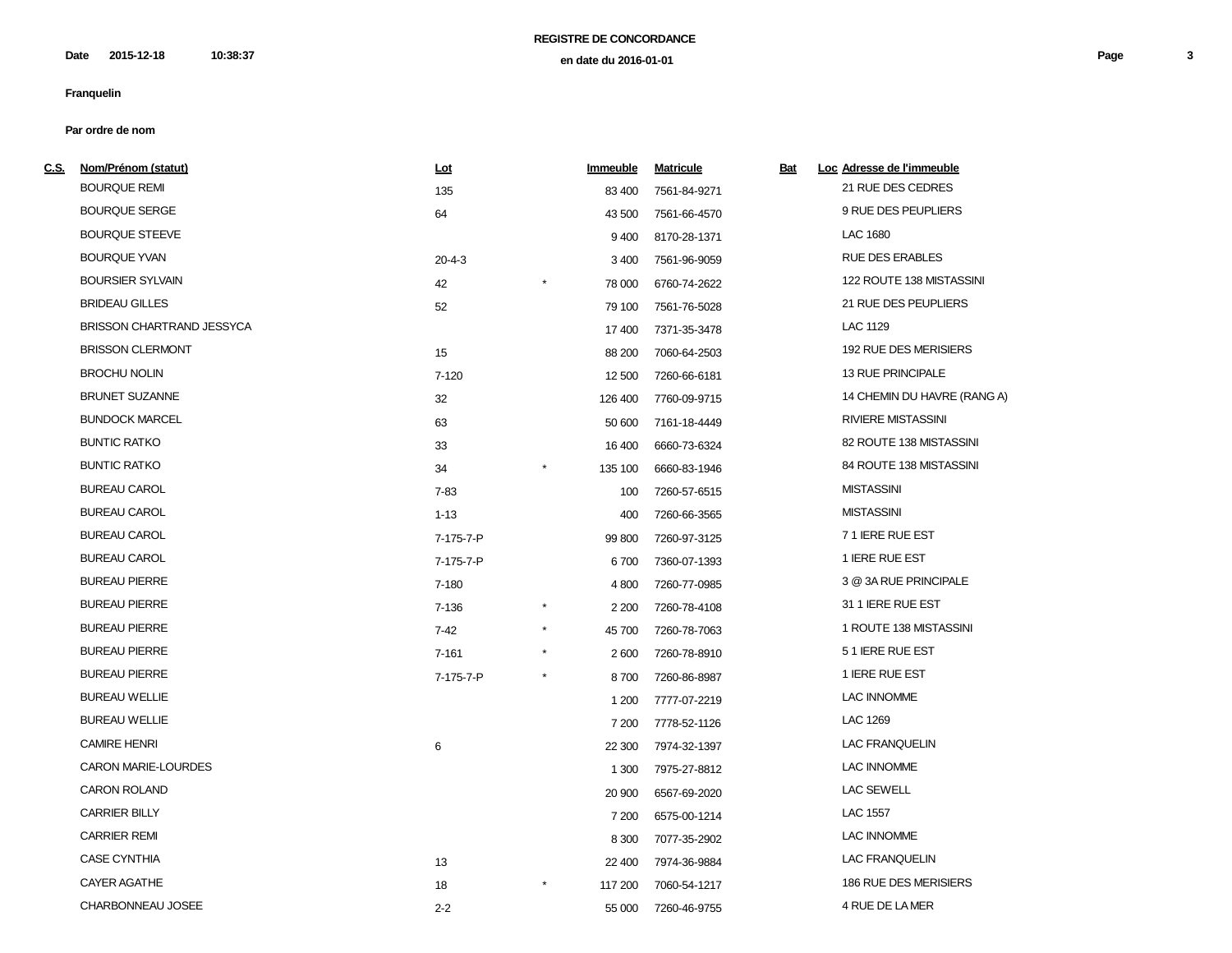**2015-12-18 10:38:37 Page 4 en date du 2016-01-01 Date**

# **Franquelin**

| <u>C.S.</u> | Nom/Prénom (statut)                                 | <u>Lot</u>   |         | Immeuble | <b>Matricule</b> | <u>Bat</u> | Loc Adresse de l'immeuble   |
|-------------|-----------------------------------------------------|--------------|---------|----------|------------------|------------|-----------------------------|
|             | CHARBONNEAU JOSEE                                   | $2 - 13$     |         | 2 400    | 7260-57-0406     |            | 5 RUE DE LA MER             |
|             | <b>CHAREST MANON</b>                                | 8-14-P       |         | 7 200    | 7260-58-2962     |            | 12 1 IERE RUE OUEST         |
|             | <b>CHAREST MANON</b>                                | 132          |         | 44 600   | 7561-85-9809     |            | 4 RUE DES FRENES            |
|             | <b>CHAREST MANON</b>                                | $25 - 6 - 1$ |         | 117 000  | 7661-05-1178     |            | 12 RUE DES ERABLES          |
|             | <b>CHAREST MANON</b>                                |              |         | 11 400   | 8161-50-4467     |            | <b>LAC INNOMME</b>          |
|             | <b>CHAREST MAURICE</b>                              | 8-14-P       |         | 10 300   | 7260-58-0850     |            | <b>MISTASSINI</b>           |
|             | <b>CHASSE DANY</b>                                  |              |         | 3600     | 8670-99-1030     |            | LAC CINQUIEME LAC           |
|             | <b>CHASSE GAETAN</b>                                |              |         | 4 100    | 8768-54-8811     |            | LAC CINQUIEME LAC           |
|             | <b>CHASSE MICHEL</b>                                |              |         | 2 500    | 9064-49-1012     |            | <b>LAC FAESSLER</b>         |
|             | <b>CHASSE REJEAN</b>                                | $128 - 1$    |         | 80 900   | 7561-85-4826     |            | 4 RUE DES ERABLES           |
|             | <b>CHASSE VANESSA</b>                               | 80           | $\star$ | 92 700   | 7561-56-9805     |            | 4 RUE DES TREMBLES          |
|             | <b>CHENEL YANNICK</b>                               |              |         | 9700     | 8073-18-2264     |            | <b>RIVIERE FRANQUELIN</b>   |
|             | <b>CHIASSON RENEE</b>                               | $7 - 29$     |         | 62 100   | 7260-65-1572     |            | 12 RUE DE LA MER            |
|             | <b>CHIASSON RENEE</b>                               | $7 - 82$     |         | 2 100    | 7260-65-5590     |            | <b>MISTASSINI</b>           |
|             | CHOUINARD CAROLE                                    | 11           |         | 25 600   | 7974-21-2420     |            | <b>6 LAC FRANQUELIN</b>     |
|             | <b>CHRETIEN PIERRE</b>                              | 25           |         | 215 400  | 6760-34-4109     |            | 102 ROUTE 138               |
|             | <b>CLOUSTON ANDRE</b>                               | $1 - 8$      | $\star$ | 86 000   | 7260-56-8659     |            | 11 RUE DE LA MER            |
|             | <b>CLOUTIER MARIE-PIERRE</b>                        | $7 - 22 - 2$ |         | 74 500   | 7260-74-1009     |            | 15 RUE BELLEVUE             |
|             | COLL JEAN-GUY                                       |              |         | 6400     | 8664-81-1585     |            | <b>LAC 100</b>              |
|             | <b>COLLIN CHRISTIAN</b>                             | 34           |         | 15 900   | 7760-09-0055     |            | 10 CHEMIN DU HAVRE (RANG A) |
|             | <b>COLLIN CHRISTIAN</b>                             | 33           |         | 29 400   | 7760-09-4343     |            | RANG A                      |
|             | <b>COMEAU GILLES</b>                                | 9            |         | 30 200   | 7974-35-6429     |            | LAC FRANQUELIN              |
|             | COMEAU JOHANNE                                      | 33           |         | 82 200   | 7561-75-0681     |            | 2 RUE DES MELEZES           |
|             | COMITÉ ENVIRONNEMENTAL RÉCRÉO-TOURISTIQUE DE FRANQU |              |         | 2700     | 7360-18-1925     |            | <b>FLEUVE ST-LAURENT</b>    |
|             | COMMISSION SCOLAIRE DE L ESTUAIRE (pub)             | 101          |         | 417 200  | 7561-35-9570     |            | 5 RUE DES CEDRES            |
|             | CORP. MUN. DE FRANQUELIN (pub)                      | $107 - 1$    |         | 500      | 7561-36-5544     |            | <b>RUE DES SAULES</b>       |
|             | CORP. MUN. DE FRANQUELIN (pub)                      | $89-1$       |         | 3500     | 7561-55-1787     |            | <b>RUE DES CORMIERS</b>     |
|             | CORP. MUN. DE FRANQUELIN (pub)                      | 82           |         | 3 500    | 7561-56-5439     |            | 8 RUE DES TREMBLES          |
|             | CORP. MUN. DE FRANQUELIN (pub)                      | $83 - 2$     |         | 29 300   | 7561-57-2832     |            | 10 RUE DES TREMBLES         |
|             | CORP. MUN. DE FRANQUELIN (pub)                      | 25-6-P       |         | 27 500   | 7661-05-4271     |            | <b>RUE DES ERABLES</b>      |
|             | CORP. MUN. DE FRANQUELIN (pub)                      | $20 - 4 - 4$ |         | 2 0 0 0  | 7661-06-1261     |            | <b>RUE DES ERABLES</b>      |
|             | CORP. MUN. DE FRANQUELIN (pub)                      | 5            |         | 3500     | 7661-16-1076     |            | <b>RUE DES ERABLES</b>      |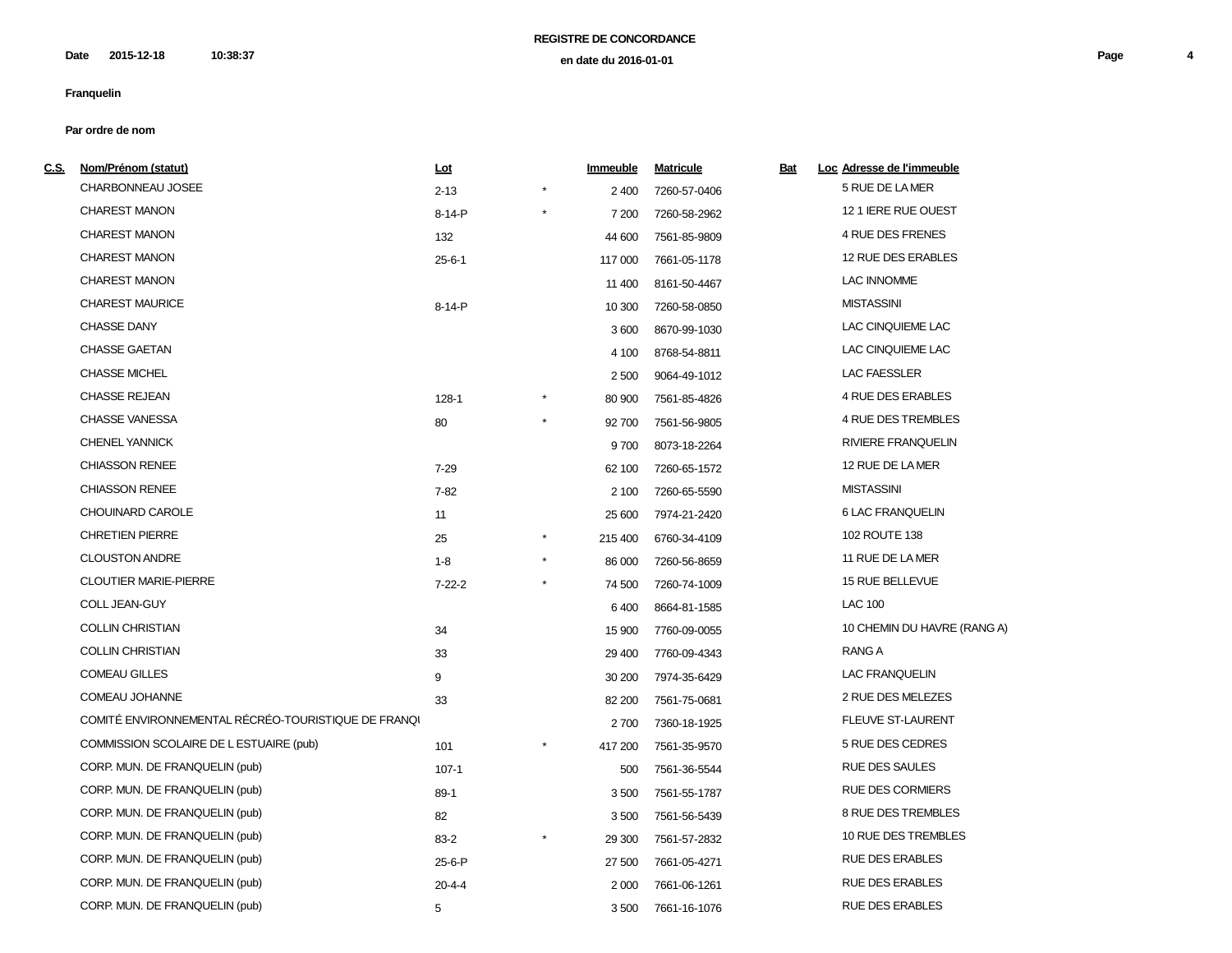| <u>c.s.</u> | Nom/Prénom (statut)            | <u>Lot</u>   |            | <b>Immeuble</b> | <b>Matricule</b> | <b>Bat</b> | Loc Adresse de l'immeuble   |
|-------------|--------------------------------|--------------|------------|-----------------|------------------|------------|-----------------------------|
|             | CORP. MUN. DE FRANQUELIN (pub) | $8 - 1 - 2$  |            | 295 200         | 7661-16-1745     |            | <b>RUE DES ERABLES</b>      |
|             | CORP. MUN. DE FRANQUELIN (pub) | 9-P          |            | 144 400         | 7661-25-6845     |            | <b>RUE DES ERABLES</b>      |
|             | CORP. MUN. DE FRANQUELIN (pub) | 9-P          |            | 20 700          | 7661-25-6845     | 001        | RUE DES ERABLES             |
|             | CORP. MUN. DE FRANQUELIN (pub) | 9-P          |            | 15 000          | 7661-25-6845     | 002        | <b>RUE DES ERABLES</b>      |
|             | CORP. MUN. DE FRANQUELIN (pub) | $9 - P$      |            | 6 100           | 7661-25-6845     | 003        | <b>RUE DES ERABLES</b>      |
|             | CORP. MUN. DE FRANQUELIN (pub) | $9 - P$      |            | 9 100           | 7661-25-6845     | 004        | <b>RUE DES ERABLES</b>      |
|             | CORP. MUN. DE FRANQUELIN (pub) | 9-P          |            | 7600            | 7661-25-6845     | 005        | <b>RUE DES ERABLES</b>      |
|             | CORP. MUN. DE FRANQUELIN (pub) | 9-P          |            | 19 400          | 7661-25-6845     | 006        | <b>RUE DES ERABLES</b>      |
|             | CORP. MUN. DE FRANQUELIN (pub) | 9-P          |            | 9 2 0 0         | 7661-25-6845     | 008        | <b>RUE DES ERABLES</b>      |
|             | CORP. MUN. DE FRANQUELIN (pub) | 9-P          |            | 4 200           | 7661-25-6845     | 009        | <b>RUE DES ERABLES</b>      |
|             | CORP. MUN. DE FRANQUELIN (pub) | 9-P          |            | 45 500          | 7661-25-6845     | 010        | <b>RUE DES ERABLES</b>      |
|             | CORP. MUN. DE FRANQUELIN (pub) | 9-P          |            | 3 4 0 0         | 7661-25-6845     | 011        | <b>RUE DES ERABLES</b>      |
|             | CORP. MUN. DE FRANQUELIN (pub) | BL.F         |            | 1 0 0 0         | 7661-63-2981     |            | ROUTE 138                   |
|             | <b>CORRIVEAU LUC</b>           | 8-16-P       |            | 39 800          | 7260-58-4044     |            | 10 1 IERE RUE OUEST         |
|             | <b>COTE ADELIN</b>             |              |            | 3700            | 7872-24-3020     |            | LAC 1592                    |
|             | <b>COTE ADELIN</b>             | 12           |            | 32700           | 7974-31-3274     |            | <b>LAC FRANQUELIN</b>       |
|             | <b>COTE BENOIT</b>             | 134-3        |            | 67 500          | 7561-94-0769     |            | 23 RUE DES CEDRES           |
|             | <b>COTE CARL</b>               |              |            | 4 100           | 8770-98-2614     |            | <b>LAC 889</b>              |
|             | CÔTÉ DENIS                     | 32           |            | 126 400         | 7760-09-9715     |            | 14 CHEMIN DU HAVRE (RANG A) |
|             | <b>COTE FRANCOIS</b>           | 20           |            | 13800           | 7760-67-0773     |            | RANG A                      |
|             | <b>COTE GUY</b>                |              |            | 11 500          | 8666-99-4127     |            | <b>LAC INNOMME</b>          |
|             | <b>COTE HUGO</b>               | 99-1-P       |            | 53 000          | 7561-45-5390     |            | 4 RUE DES SAULES            |
|             | <b>COTE JOHANNE</b>            | $7 - 6$      | $^{\star}$ | 187 400         | 7260-83-2712     |            | 33 RUE PRINCIPALE           |
|             | <b>COTE PAUL</b>               |              |            | 26 200          | 8072-39-3292     |            | 3 LAC FRANQUELIN            |
|             | COUSINEAU MICHEL               | $1 - 6$      | $^\star$   | 61 900          | 7260-66-2540     |            | 15 RUE DE LA MER            |
|             | <b>COUTU REJEANNE</b>          | 117          |            | 73 800          | 7561-44-2796     |            | 16 RUE DES CEDRES           |
|             | <b>CYR PAUL</b>                | 29           | $\star$    | 37 600          | 6560-76-9229     |            | 46 ROUTE 138                |
|             | <b>CYR SANDRA</b>              | $2 - 1$      | $\star$    | 136 200         | 7260-47-3232     |            | 2 RUE DE LA MER             |
|             | <b>CYR SANDRA</b>              | $8 - 40 - 1$ | $\star$    | 49 100          | 7260-47-7431     |            | 3 RUE DE LA MER             |
|             | <b>CYR SYLVAIN</b>             | 94           |            | 78 100          | 7561-46-7530     |            | 7 RUE DES CORMIERS          |
|             | D AMOURS DIANE                 | 46           |            | 78 900          | 6860-44-9768     |            | 158 ROUTE 138               |
|             | <b>D'AMOURS DIANE</b>          | $45 - 1$     |            | 82 100          | 6860-44-4378     |            | 154 ROUTE 138               |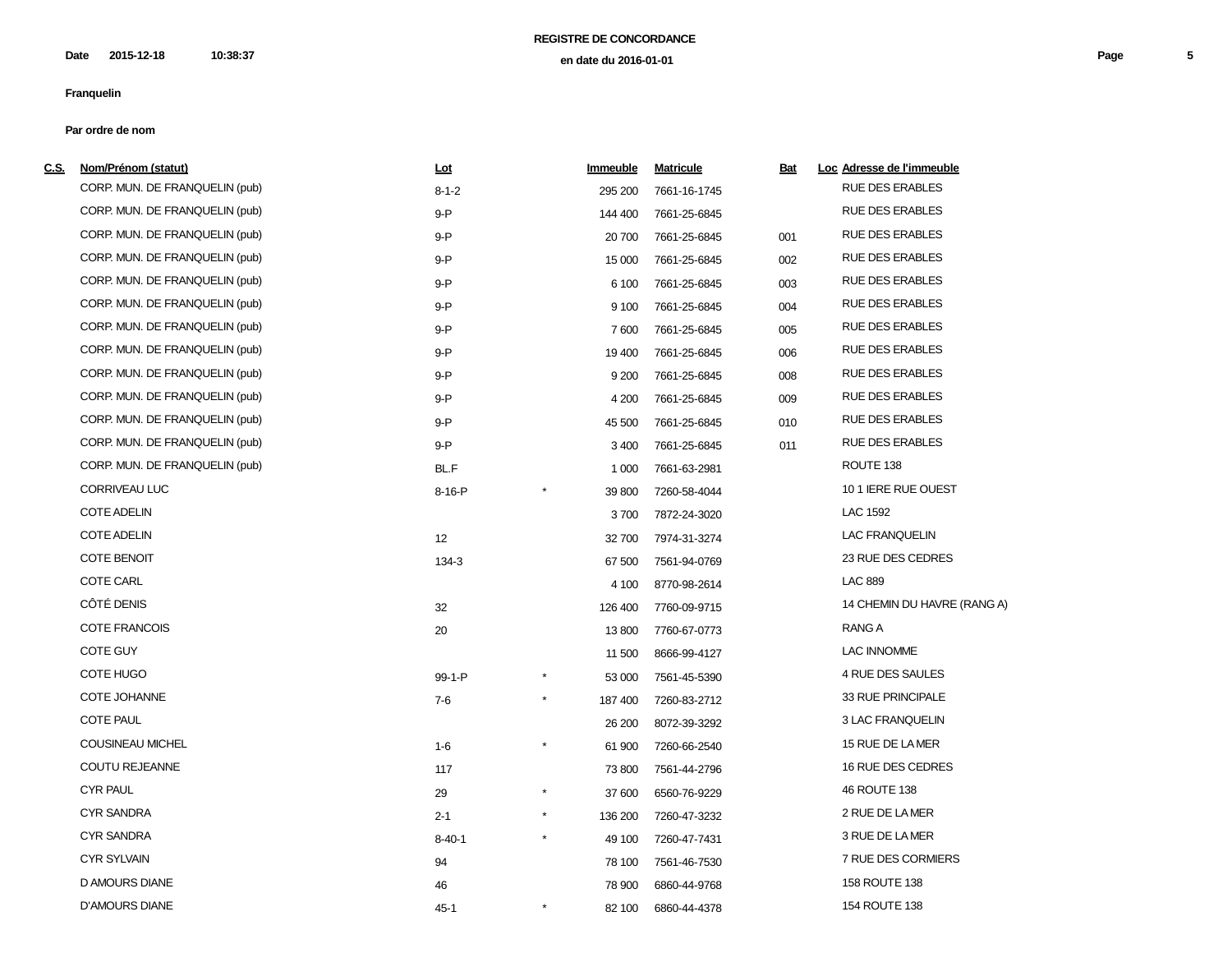**2015-12-18 10:38:37 Page 6 en date du 2016-01-01 Date**

# **Franquelin**

| C.S. Nom/Prénom (statut)   | Lot          |          | Immeuble | <b>Matricule</b> | <u>Bat</u> | Loc Adresse de l'immeuble            |
|----------------------------|--------------|----------|----------|------------------|------------|--------------------------------------|
| <b>DEROY YVAN</b>          | $115 - 1$    |          | 65 600   | 7561-34-5992     |            | 10 RUE DES CEDRES                    |
| <b>DEROY YVAN</b>          |              |          | 1 200    | 8164-33-2015     |            | <b>LAC INNOMME</b>                   |
| <b>DESBIENS ANNA</b>       |              |          | 20 900   | 6567-69-2020     |            | <b>LAC SEWELL</b>                    |
| DESCHENES ANNETTE          | $13-P$       |          | 48 500   | 7060-63-8084     |            | 195 RUE DES MERISIERS                |
| <b>DESGAGNE MICHEL</b>     |              |          | 900      | 6662-48-2220     |            | <b>LAC INNOMME</b>                   |
| DESGAGNES JOSEE            | 19           |          | 194 600  | 7060-43-7095     |            | 184 RUE DES MERISIERS                |
| <b>DESILETS PATRICK</b>    | 74           |          | 2 4 0 0  | 6660-73-0633     |            | ROUTE 138                            |
| <b>DESJARDINS JOHANNE</b>  | $99 - 2 - 1$ |          | 74 300   | 7561-45-5472     |            | 2 RUE DES SAULES                     |
| <b>DESROSIERS ALAIN</b>    | $16 - 2 - 2$ |          | 81 200   | 7561-84-5796     |            | 2 RUE DES FRENES                     |
| <b>DESY FRANCOIS</b>       | 41           |          | 63 800   | 6760-64-8529     |            | 120 ROUTE 138                        |
| <b>DION KARINE</b>         |              |          | 22 000   | 8063-85-3030     |            | LAC HUGUETTE                         |
| <b>DIONNE CLAIRE</b>       | 116          |          | 109 000  | 7561-34-9591     |            | 14 RUE DES CEDRES                    |
| DORVAL DIANE               | $\mathbf{1}$ |          | 18 000   | 7974-11-6760     |            | <b>LAC FRANQUELIN</b>                |
| <b>DRAPEAU MARTIN</b>      |              |          | 17 100   | 6567-09-0052     |            | 5 LAC SEWELL                         |
| <b>DUBE JACQUES</b>        | 7-108        |          | 136 800  | 7260-75-2441     |            | 21 RUE PRINCIPALE                    |
| <b>DUBE REJEAN</b>         | $7 - 3 - 1$  |          | 110 400  | 7260-72-2484     |            | <b>43 RUE PRINCIPALE</b>             |
| <b>DUBE REJEAN</b>         | 5            |          | 24 400   | 7974-22-9866     |            | <b>LAC FRANQUELIN</b>                |
| <b>DUCHARME MARTIN</b>     | 30           |          | 84 700   | 7760-18-9494     |            | 18 CHEMIN DU HAVRE (RANG A)          |
| <b>DUCHARME MARTIN</b>     | 29           |          | 100 000  | 7760-28-2676     |            | 20 CHEMIN DU HAVRE (RANG A)          |
| <b>DUCHESNE NATHALIE</b>   | 7-108        |          | 136 800  | 7260-75-2441     |            | 21 RUE PRINCIPALE                    |
| <b>DUCHESNE RENE</b>       | $\mathbf{1}$ |          | 18 000   | 7974-11-6760     |            | <b>LAC FRANQUELIN</b>                |
| <b>DUFOUR KATHY</b>        | $6 - 1$      |          | 46700    | 7860-45-0141     |            | RANG A                               |
| <b>DUFOUR REJEAN</b>       |              |          | 7600     | 7772-38-3050     |            | <b>LAC INNOMME</b>                   |
| <b>DUGAS CLAUDE</b>        |              |          | 5700     | 7474-72-5472     |            | 1 LAC MOREAU                         |
| <b>DUGAS MAURICE</b>       | $7 - 28$     |          | 74 100   | 7260-65-2561     |            | 14 RUE DE LA MER                     |
| <b>DUGAS MAURICE</b>       | 7-89         |          | 1 300    | 7260-65-6575     |            | RUE DE LA MER                        |
| <b>DUGUAY CLAUDE</b>       | $1-6$        |          | 40 700   | 8363-95-7893     |            | 794 ROUTE 138 HAVRE GRAND ST-NICOLAS |
| <b>DUGUAY RENEE</b>        | $20 - 4 - 1$ |          | 87700    | 7561-96-5420     |            | 13A RUE DES ERABLES                  |
| DUMONT JULIE               | 33           |          | 16 400   | 6660-73-6324     |            | 82 ROUTE 138 MISTASSINI              |
| DUMONT JULIE               | 34           | $^\star$ | 135 100  | 6660-83-1946     |            | 84 ROUTE 138 MISTASSINI              |
| <b>DURETTE JEAN-PIERRE</b> | 47           |          | 69 800   | 7561-76-3267     |            | 17 RUE DES PEUPLIERS                 |
| <b>EMOND YVETTE</b>        | $1 - 1$      | $^\star$ | 4 0 0 0  | 8363-97-1561     |            | HAVRE GRAND ST-NICOLAS               |
|                            |              |          |          |                  |            |                                      |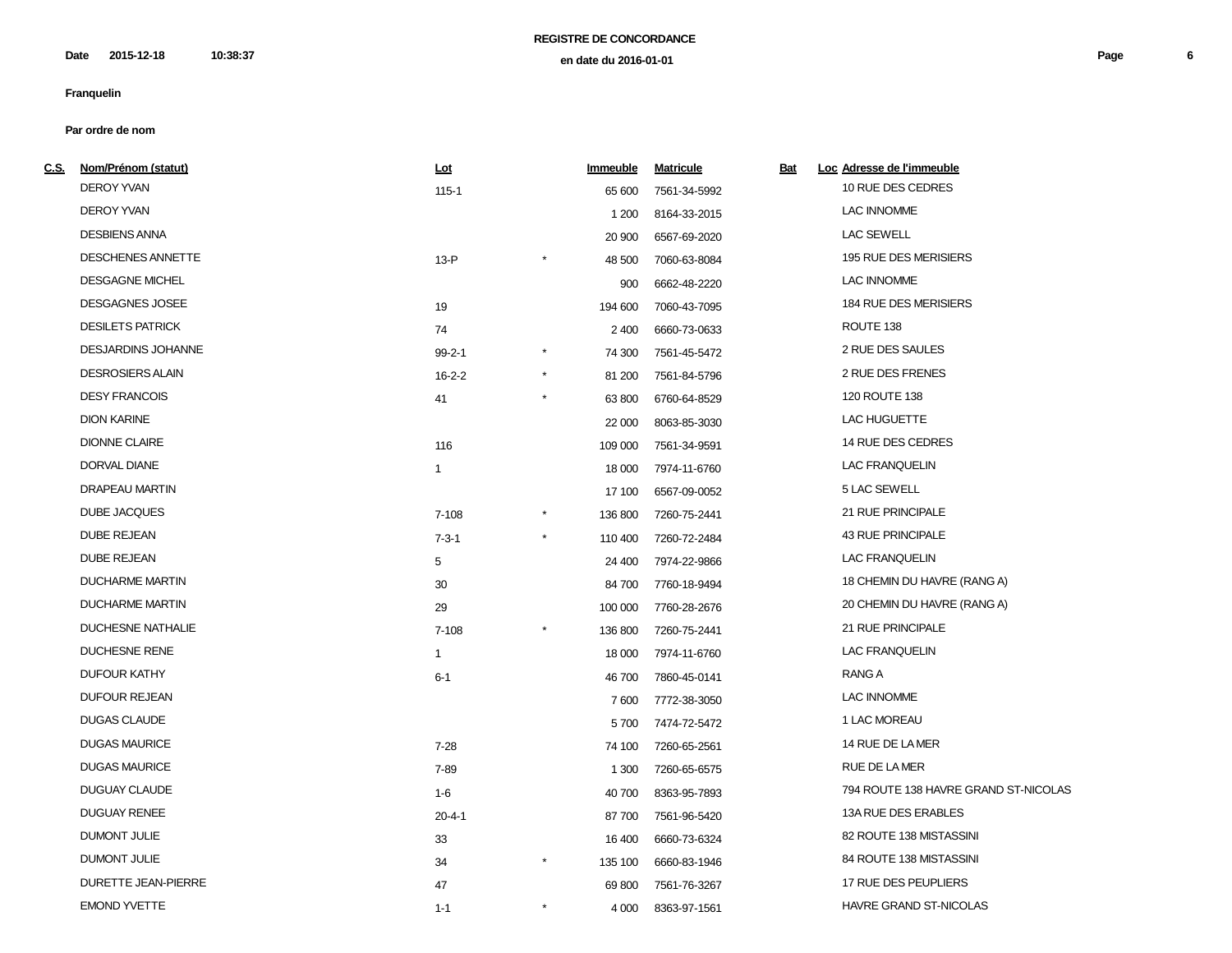**2015-12-18 10:38:37 Page 7 en date du 2016-01-01 Date**

# **Franquelin**

| <u>C.S. Nom/Prénom (statut)</u> | Lot            | Immeuble | <b>Matricule</b> | Bat | Loc Adresse de l'immeuble         |
|---------------------------------|----------------|----------|------------------|-----|-----------------------------------|
| FABRIQUE DE FRANQUELIN (rel)    | 28             | 130 400  | 7561-85-2485     |     | 9 RUE DES ERABLES                 |
| <b>FAUCHER JONATHAN</b>         |                | 3700     | 8672-53-2876     |     | LAC ST-NICOLAS                    |
| FORGET JOCELYNE                 | $105 - 1$      | 54 200   | 7561-36-3817     |     | 7 RUE DES SAULES                  |
| <b>FORTIER SERGE</b>            | 13             | 49 100   | 7860-15-3093     |     | 16 CHEMIN DE LA POINTE A LA CROIX |
| <b>FORTIN DAVID</b>             | $99 - 2 - 1$   | 74 300   | 7561-45-5472     |     | 2 RUE DES SAULES                  |
| <b>FORTIN DAVID</b>             | $1 - 9$        | 1800     | 8363-86-3955     |     | HAVRE GRAND ST-NICOLAS            |
| <b>FORTIN GISELE</b>            | $7 - 26$       | 57 000   | 7260-65-4236     |     | 18 RUE DE LA MER                  |
| <b>FORTIN RICHARD</b>           | $7 - 38 - 2$   | 67700    | 7260-68-8372     |     | 2 ROUTE 138                       |
| <b>FOURNIER ALAIN</b>           |                | 7700     | 6565-07-4030     |     | LAC OMER                          |
| <b>FOURNIER DENIS</b>           | 8              | 21 200   | 7974-34-0740     |     | <b>LAC FRANQUELIN</b>             |
| <b>FOURNIER MARIE-FRANCE</b>    | 8              | 38 200   | 8562-79-6754     |     | <b>HAVRE GRAND ST-NICOLAS</b>     |
| <b>FRECHETTE MICHEL</b>         |                | 20 300   | 7974-45-0378     |     | 6 LAC FRANQUELIN                  |
| <b>GAGNE CLAUDE</b>             |                | 10 100   | 6669-21-2578     |     | LAC INNOMME                       |
| <b>GAGNE JACINTHE</b>           | 7-92           | 1 0 0 0  | 7260-74-0752     |     | <b>MISTASSINI</b>                 |
| <b>GAGNE JACINTHE</b>           | $7 - 106$      | 17 200   | 7260-74-3292     |     | 23 RUE PRINCIPALE                 |
| <b>GAGNE JACINTHE</b>           | $7 - 2 - 6$    | 114 900  | 7260-84-1329     |     | 29 RUE PRINCIPALE                 |
| <b>GAGNE JEAN-YVES</b>          | $7 - 17$       | 45 100   | 7260-63-9514     |     | 7 RUE BELLEVUE                    |
| <b>GAGNE JIMMY</b>              |                | 13 300   | 8076-89-2040     |     | LAC 1345                          |
| <b>GAGNE PHILIPPE</b>           |                | 17800    | 6569-12-5587     |     | <b>LAC LUCIEN</b>                 |
| <b>GAGNE RAYMOND-MARIE</b>      | $\overline{7}$ | 36 100   | 7860-35-7046     |     | CHEMIN DE LA POINTE A LA CROIX    |
| <b>GAGNE YVES</b>               | 15             | 41 800   | 7760-96-5663     |     | RANG A                            |
| <b>GAGNON ANDRE</b>             |                | 4 200    | 6565-78-1515     |     | LAC OMER                          |
| <b>GAGNON BENOIT</b>            |                | 18 800   | 8477-26-6784     |     | <b>LAC INNOMME</b>                |
| <b>GAGNON CLAUDE</b>            | $20 - 4 - 2$   | 89 300   | 7561-96-7525     |     | 13B RUE DES ERABLES               |
| <b>GAGNON CLAUDEL</b>           | $6 - 2$        | 6700     | 7661-26-2653     |     | <b>RUE DES ERABLES</b>            |
| <b>GAGNON DANNY</b>             |                | 300      | 8776-75-4426     |     | LAC DU GIBIER                     |
| <b>GAGNON JEAN-GUY</b>          | $1 - 7$        | 57 400   | 8363-96-0922     |     | 792 HAVRE GRAND ST-NICOLAS        |
| <b>GAGNON JOHANNE</b>           | $7 - 3 - 4$    | 70 300   | 7260-63-9090     |     | 13 RUE BELLEVUE                   |
| <b>GAGNON JONATHAN</b>          |                | 12 500   | 8270-08-2614     |     | <b>LAC INNOMME</b>                |
| <b>GAGNON LOLA</b>              |                | 24 800   | 6575-93-8714     |     | <b>LAC CARRE</b>                  |
| <b>GALLANT SEBASTIEN</b>        | 4              | 21 600   | 7860-45-8412     |     | 4 CHEMIN DE LA POINTE A LA CROIX  |
| <b>GARNEAU STEEVE</b>           |                | 5 9 0 0  | 7868-26-6249     |     | RIVIERE FRANQUELIN                |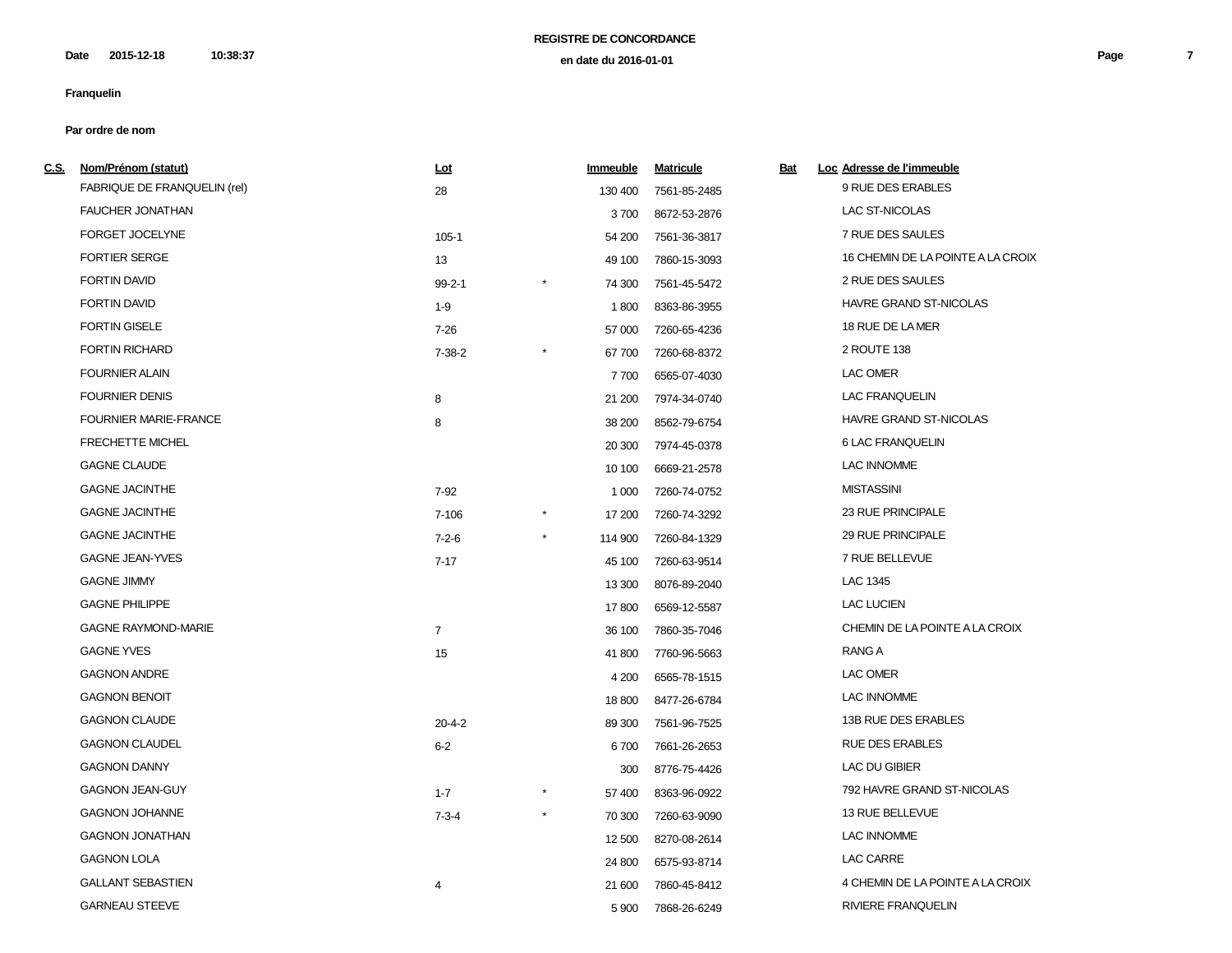| <u>C.S.</u> | Nom/Prénom (statut)          | Lot          |         | Immeuble | <b>Matricule</b> | <u>Bat</u> | Loc Adresse de l'immeuble   |
|-------------|------------------------------|--------------|---------|----------|------------------|------------|-----------------------------|
|             | <b>GARON DIANE</b>           | 106-2        |         | 53 000   | 7561-36-7720     |            | 5 RUE DES SAULES            |
|             | <b>GARON SYLVAIN</b>         |              |         | 5700     | 8160-30-1946     |            | ETANG SANS DESIGNATION      |
|             | <b>GAUTHIER ANDRE</b>        | 91           |         | 65 500   | 7561-45-8649     |            | 9 RUE DES CEDRES            |
|             | <b>GAUTHIER DIANE</b>        | $1 - 9$      |         | 54 200   | 7260-56-7075     |            | 9 RUE DE LA MER             |
|             | <b>GAUTHIER GILBERT</b>      | 46           |         | 55 300   | 7561-76-5566     |            | 19 RUE DES PEUPLIERS        |
|             | <b>GAUTHIER JACQUES</b>      | 40           |         | 43700    | 6760-64-3521     |            | <b>RIVIERE MISTASSINI</b>   |
|             | <b>GAUTHIER MARC</b>         |              |         | 2800     | 6573-97-1302     |            | <b>LAC INNOMME</b>          |
|             | <b>GENDREAU DONALD</b>       | 26           |         | 40 600   | 7760-38-5554     |            | 26 CHEMIN DU HAVRE (RANG A) |
|             | <b>GENDRON DENISE</b>        | $20 - 4 - 2$ |         | 89 300   | 7561-96-7525     |            | 13B RUE DES ERABLES         |
|             | <b>GENDRON DIANE</b>         | 114          |         | 76 900   | 7561-34-4296     |            | 8 RUE DES CEDRES            |
|             | <b>GENDRON RAYMOND</b>       |              |         | 8 600    | 7463-25-1959     |            | RUISSEAU A LA PERCHE        |
|             | <b>GENDRON RAYMOND</b>       | 41           |         | 70 000   | 7561-86-6020     |            | 4 RUE DES PINS              |
|             | <b>GIASSON CLEMENT</b>       | 136          |         | 68 600   | 7561-84-6775     |            | 19 RUE DES CEDRES           |
|             | <b>GIASSON ISABELLE</b>      | 7-175-1      |         | 2 100    | 7260-83-0542     |            | <b>MISTASSINI</b>           |
|             | <b>GIRARD CATHERINE</b>      | 120          |         | 107 400  | 7561-54-5783     |            | 22 RUE DES CEDRES           |
|             | <b>GIRARD JEAN-CLAUDE</b>    | $7 - 26$     |         | 57 000   | 7260-65-4236     |            | 18 RUE DE LA MER            |
|             | <b>GOULET JOHANNE</b>        | 95           |         | 100 000  | 7561-47-1505     |            | 12 RUE DES SAULES           |
|             | <b>GOUPIL JOSE</b>           | 34           |         | 56 900   | 7561-75-3590     |            | 18 RUE DES PEUPLIERS        |
|             | <b>GOUPIL RENAUD</b>         | $30-P$       |         | 57 200   | 7561-75-3266     |            | 16 RUE DES PEUPLIERS        |
|             | <b>GOUPIL ROLAND</b>         | 44           |         | 51 600   | 7561-76-9969     |            | 23 RUE DES PEUPLIERS        |
|             | GOUVERNEMENT DU QUEBEC (pub) | 140-2        |         | 100      | 7461-73-6637     |            | <b>VILLAGE</b>              |
|             | GOUVERNEMENT DU QUEBEC (pub) | 140-6        |         | 2800     | 7561-04-3134     |            | ROUTE 138                   |
|             | GOUVERNEMENT DU QUEBEC (pub) | $108-1$      |         | 3 4 0 0  | 7561-36-7258     |            | <b>RUE DES SAULES</b>       |
|             | GOUVERNEMENT DU QUEBEC (pub) | 121-2-P      |         | 100      | 7561-44-0766     |            | RUE DES CEDRES              |
|             | GOUVERNEMENT DU QUEBEC (pub) | 121-3-P      |         | 1 200    | 7561-44-9669     |            | <b>RUE DES CEDRES</b>       |
|             | GOUVERNEMENT DU QUEBEC (pub) | 108-3        |         | 300      | 7561-46-0845     |            | <b>RUE DES SAULES</b>       |
|             | GOUVERNEMENT DU QUEBEC (pub) | 12           |         | 3700     | 7561-47-6710     |            | <b>RUE DES TREMBLES</b>     |
|             | GOUVERNEMENT DU QUEBEC (pub) | $87 - 2$     |         | 4 200    | 7561-48-5601     |            | <b>RUE DES TREMBLES</b>     |
|             | GOUVERNEMENT DU QUEBEC (pub) | 78           |         | 3 4 0 0  | 7561-65-4244     |            | RUE DES CEDRES              |
|             | GOUVERNEMENT DU QUEBEC (pub) | $57-1$       |         | 3700     | 7561-67-8516     |            | RUE DES PEUPLIERS           |
|             | GOUVERNEMENT DU QUEBEC (pub) | $50-P$       |         | 3 4 0 0  | 7561-76-0845     |            | RUE DES PEUPLIERS           |
|             | GOUVERNEMENT DU QUEBEC (pub) | 45           | $\star$ | 3 4 0 0  | 7561-76-7252     |            | RUE DES PEUPLIERS           |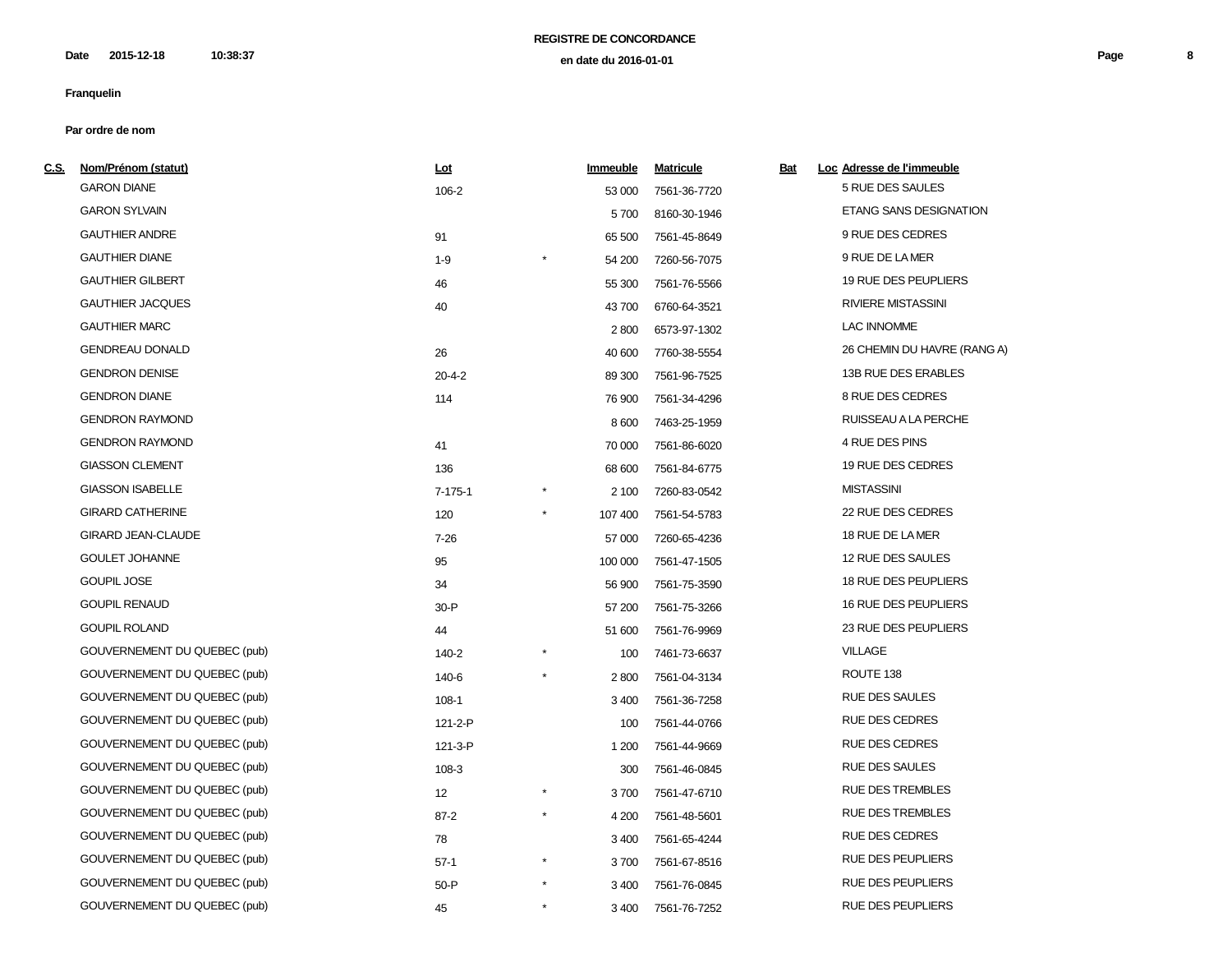| <u>c.s.</u> | Nom/Prénom (statut)                | <u>Lot</u>      |            | Immeuble | <b>Matricule</b> | <u>Bat</u> | Loc Adresse de l'immeuble            |
|-------------|------------------------------------|-----------------|------------|----------|------------------|------------|--------------------------------------|
|             | GOUVERNEMENT DU QUEBEC (pub)       | 37              |            | 2 700    | 7561-86-1520     |            | 24 RUE DES PEUPLIERS                 |
|             | GOUVERNEMENT DU QUEBEC (pub)       | $55-1$          |            | 3500     | 7561-87-6454     |            | <b>RUE DES PEUPLIERS</b>             |
|             | GOUVERNEMENT DU QUEBEC (pub)       | 22              |            | 3 4 0 0  | 7561-96-3590     |            | <b>RUE DES BOULEAUX</b>              |
|             | GOUVERNEMENT DU QUEBEC (pub)       | $23-1$          | $^{\star}$ | 3700     | 7561-97-9437     |            | <b>RUE DES PEUPLIERS</b>             |
|             | GOUVERNEMENT DU QUEBEC (pub)       | BL.C            |            | 3 200    | 7661-54-5138     |            | ROUTE 138                            |
|             | GOUVERNEMENT DU QUEBEC (pub)       | 36              |            | 800      | 7661-80-9934     |            | ROUTE 138                            |
|             | GOUVERNEMENT DU QUEBEC (pub)       | $\mathbf{1}$    |            | 1600     | 7661-82-0967     |            | ROUTE 138                            |
|             | GOUVERNEMENT DU QUEBEC (pub)       | 37              |            | 900      | 7661-90-0386     |            | ROUTE 138                            |
|             | GOUVERNEMENT DU QUEBEC (pub)       | 43              |            | 5 200    | 7760-19-7055     |            | <b>RANG A</b>                        |
|             | GOUVERNEMENT DU QUEBEC (pub)       | 19              |            | 3 4 0 0  | 7760-77-2245     |            | <b>RANG A</b>                        |
|             | GOUVERNEMENT DU QUEBEC (pub)       | 14              |            | 3500     | 7860-05-2300     |            | <b>RANG A</b>                        |
|             | GOUVERNEMENT DU QUEBEC (pub)       | 42              |            | 8 9 0 0  | 7860-07-8355     |            | <b>RANG A</b>                        |
|             | GOUVERNEMENT DU QUEBEC (pub)       | $\mathbf{1}$    |            | 500      | 7860-64-2065     |            | RANG A                               |
|             | GOUVERNEMENT DU QUEBEC (pub)       | 12              |            | 300      | 8562-98-0475     |            | <b>HAVRE GRAND ST-NICOLAS</b>        |
|             | GOUVERNEMENT DU QUEBEC (pub)       | <b>BL.B-1-P</b> |            | 39 200   | 9263-94-9050     |            | <b>RIVIERE GODBOUT</b>               |
|             | <b>GRATTON YVES</b>                |                 |            | 13700    | 8163-18-2416     |            | 1 LAC A SAM                          |
|             | <b>GRAVEL MARIO</b>                |                 |            | 8700     | 7467-20-2634     |            | <b>LAC DUMAIS</b>                    |
|             | <b>GRAVEL SIMARD JEAN-PHILIPPE</b> | 7-179           |            | 7 0 0 0  | 7260-84-3796     |            | <b>MISTASSINI</b>                    |
|             | <b>GRENIER CYR SANDRA</b>          | $57-2$          |            | 72 100   | 7561-87-0219     |            | 25 RUE DES PEUPLIERS                 |
|             | <b>GRENIER FRANÇOIS</b>            | $1 - 4$         |            | 43 500   | 8463-05-3250     |            | 796 ROUTE 138 HAVRE GRAND ST-NICOLAS |
|             | <b>GRENIER JEANNETTE</b>           | 64              |            | 43 500   | 7561-66-4570     |            | 9 RUE DES PEUPLIERS                  |
|             | <b>GRENIER LISE</b>                | $30 - P$        |            | 57 200   | 7561-75-3266     |            | 16 RUE DES PEUPLIERS                 |
|             | <b>GRENIER STEVE</b>               | $20-1$          |            | 66 100   | 7661-06-3065     |            | 17 RUE DES ERABLES                   |
|             | <b>GUILBEAULT SYLVAIN</b>          | 24              |            | 92 400   | 7760-48-7224     |            | 30 CHEMIN DU HAVRE (RANG A)          |
|             | <b>GUY BERNARD</b>                 | $7 - 140$       | $^\star$   | 11 600   | 7260-67-7361     |            | 5A RUE PRINCIPALE                    |
|             | <b>GUY BERNARD</b>                 | $7 - 156$       |            | 19 000   | 7260-67-9053     |            | 5B RUE PRINCIPALE                    |
|             | <b>HABITAT METIS DU NORD (cie)</b> | $20-3-4$        |            | 123 600  | 7661-06-5568     |            | 25A @ 25B RUE DES ERABLES            |
|             | <b>HABITAT METIS DU NORD (cie)</b> | $20-3-4$        |            | 58700    | 7661-06-5568     | 001        | 25A @ 25B RUE DES ERABLES            |
|             | <b>HABITAT METIS DU NORD (cie)</b> | $20 - 3 - 4$    |            | 58700    | 7661-06-5568     | 002        | 25A @ 25B RUE DES ERABLES            |
|             | <b>HACHE GAETAN</b>                | 48              |            | 41 600   | 6860-73-4423     |            | 72 ROUTE 138                         |
|             | <b>HAMEL VICTOR</b>                | 19              |            | 194 600  | 7060-43-7095     |            | 184 RUE DES MERISIERS                |
|             | <b>HARRISON CLAUDE</b>             | $105 - 1$       |            | 54 200   | 7561-36-3817     |            | 7 RUE DES SAULES                     |
|             |                                    |                 |            |          |                  |            |                                      |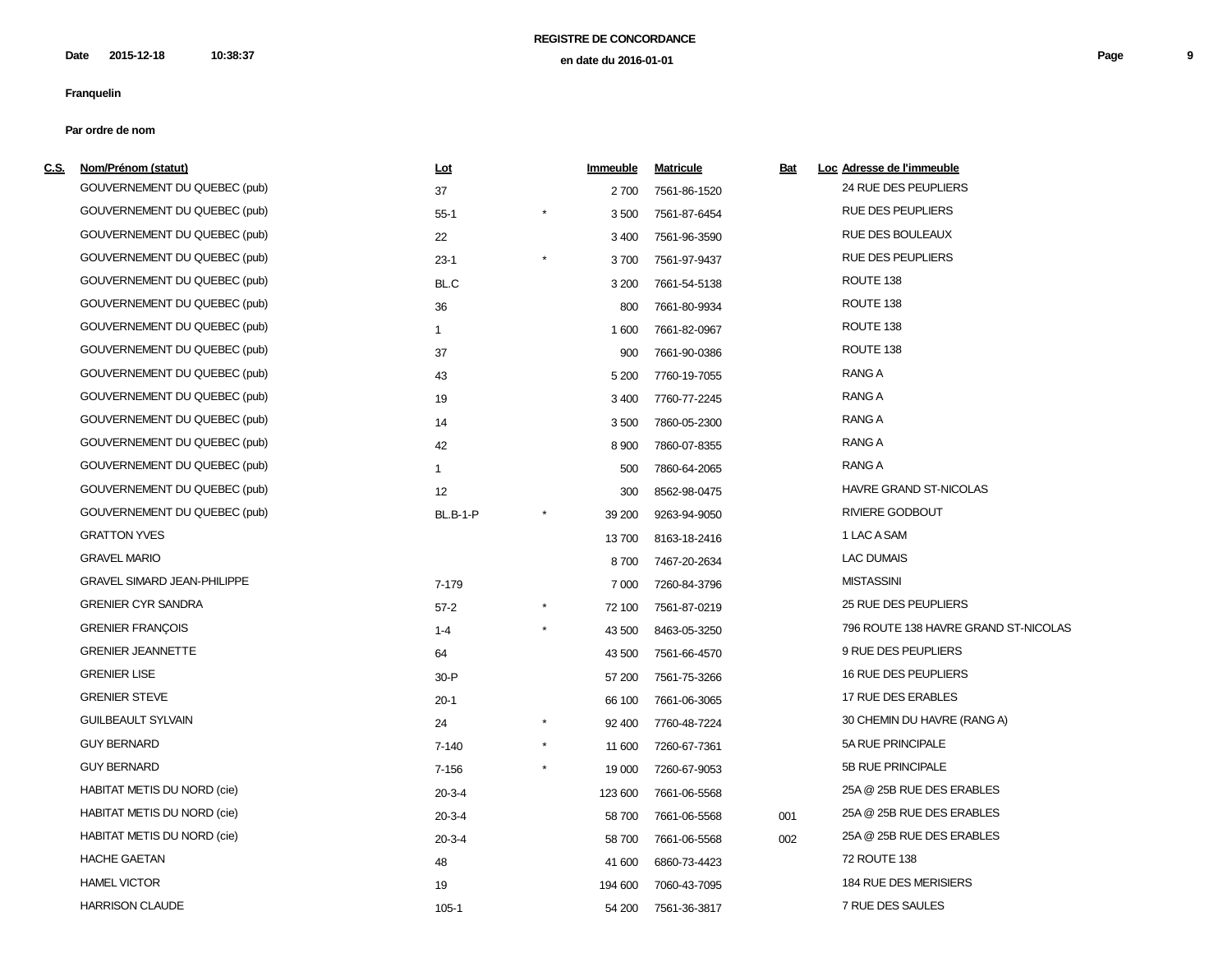| <u>C.S.</u> | Nom/Prénom (statut)               | <u>Lot</u>     | Immeuble | <b>Matricule</b> | <u>Bat</u> | Loc Adresse de l'immeuble            |
|-------------|-----------------------------------|----------------|----------|------------------|------------|--------------------------------------|
|             | <b>HARRISON STEVEN</b>            |                | 3 500    | 6963-57-6293     |            | <b>LAC CREUX</b>                     |
|             | <b>HARRISSON BILLY</b>            | 80             | 92 700   | 7561-56-9805     |            | 4 RUE DES TREMBLES                   |
|             | <b>HARRISSON DANIEL</b>           | $53-2$         | 54 900   | 7161-64-3030     |            | 300 ROUTE 138                        |
|             | <b>HARRISSON DANIEL</b>           | $53-1$         | 28 600   | 7161-64-4050     |            | 310 ROUTE 138                        |
|             | HARRISSON JOHN DAVID (DIT JOHNNY) | 90             | 70 700   | 7561-55-4983     |            | 3 RUE DES TREMBLES                   |
|             | HARRISSON JOHN-DAVID              |                | 14 800   | 8274-38-5050     |            | LAC MATANTE                          |
|             | <b>HARRISSON MARTIN</b>           | 39             | 53 500   | 7561-86-4067     |            | 28 RUE DES PEUPLIERS                 |
|             | <b>HARRISSON MARTIN</b>           |                | 2600     | 8163-48-4220     |            | LAC A SAM                            |
|             | <b>HARRISSON PAUL</b>             | 27             | 69 600   | 7561-85-7481     |            | 2 RUE DES PINS                       |
|             | <b>HARRISSON STEVEN</b>           | 63             | 77 200   | 7561-66-4595     |            | 11 RUE DES PEUPLIERS                 |
|             | <b>HARVEY CLAUDINE</b>            |                | 20 700   | 6775-52-3889     |            | <b>LAC INNOMME</b>                   |
|             | <b>HEBERT LOUISE</b>              | $25-1$         | 90 400   | 7561-94-5788     |            | 27 RUE DES CEDRES                    |
|             | <b>HEBERT NORMAND</b>             |                | 1 200    | 7872-21-8993     |            | <b>LAC INNOMME</b>                   |
|             | <b>HEBERT NORMAND</b>             | 3              | 19 900   | 7974-22-4114     |            | <b>LAC FRANQUELIN</b>                |
|             | <b>HERSBERGER PIERRE</b>          | $1 - 2$        | 88 100   | 7260-56-5114     |            | 6 RUE DE LA MER                      |
|             | <b>HOVINGTON VICKY</b>            | $\mathbf{1}$   | 41 300   | 8563-41-2155     |            | 840 ROUTE 138 HAVRE GRAND ST-NICOLAS |
|             | <b>HUARD CAROL</b>                | 92             | 50 900   | 7561-45-8073     |            | 3 RUE DES CORMIERS                   |
|             | <b>HUARD GEORGES</b>              |                | 11 100   | 7071-92-2419     |            | <b>LAC ROUSSY</b>                    |
|             | <b>HUARD GEORGES</b>              | 73             | 55 700   | 7561-56-9253     |            | 10 RUE DES PEUPLIERS                 |
|             | <b>HUARD GEORGES</b>              | $20 - 3 - 1$   | 22 000   | 7661-06-6852     |            | 23 RUE DES ERABLES                   |
|             | <b>HUARD GEORGES</b>              | $\overline{7}$ | 3 4 0 0  | 7661-16-0163     |            | <b>RUE DES ERABLES</b>               |
|             | <b>HUARD MARIETTE</b>             | $25 - 5$       | 74 200   | 7561-95-8467     |            | 10 RUE DES ERABLES                   |
|             | <b>HUARD MARIO</b>                |                | 9600     | 8259-24-3814     |            | CHEMIN DE LA POINTE A LA CROIX       |
|             | <b>HUARD THERESE</b>              | $20 - 4 - 3$   | 3 4 0 0  | 7561-96-9059     |            | <b>RUE DES ERABLES</b>               |
|             | <b>HUARD THERESE</b>              | $20 - 2$       | 73 300   | 7561-96-9530     |            | 15 RUE DES ERABLES                   |
|             | <b>HUARD WILBROD</b>              |                | 2 3 0 0  | 7167-00-0001     |            | LAC DU PORTAGE                       |
|             | <b>HUARD WILBROD</b>              | 75             | 61800    | 7561-66-5015     |            | 14 RUE DES PEUPLIERS                 |
|             | <b>IMBEAULT LUCIEN</b>            | 23             | 34 800   | 6860-34-6295     |            | <b>RIVIERE MISTASSINI</b>            |
|             | <b>IMBEAULT PIERRE</b>            | $45 - 1$       | 82 100   | 6860-44-4378     |            | 154 ROUTE 138                        |
|             | <b>IMBEAULT PIERRE</b>            | $45 - 2$       | 64 600   | 6860-44-5479     |            | 156 ROUTE 138                        |
|             | <b>IMBEAULT PIERRE</b>            | 46             | 78 900   | 6860-44-9768     |            | 158 ROUTE 138                        |
|             | <b>IMBEAULT SOPHIE</b>            | 47             | 127 000  | 6860-54-5648     |            | 160 ROUTE 138                        |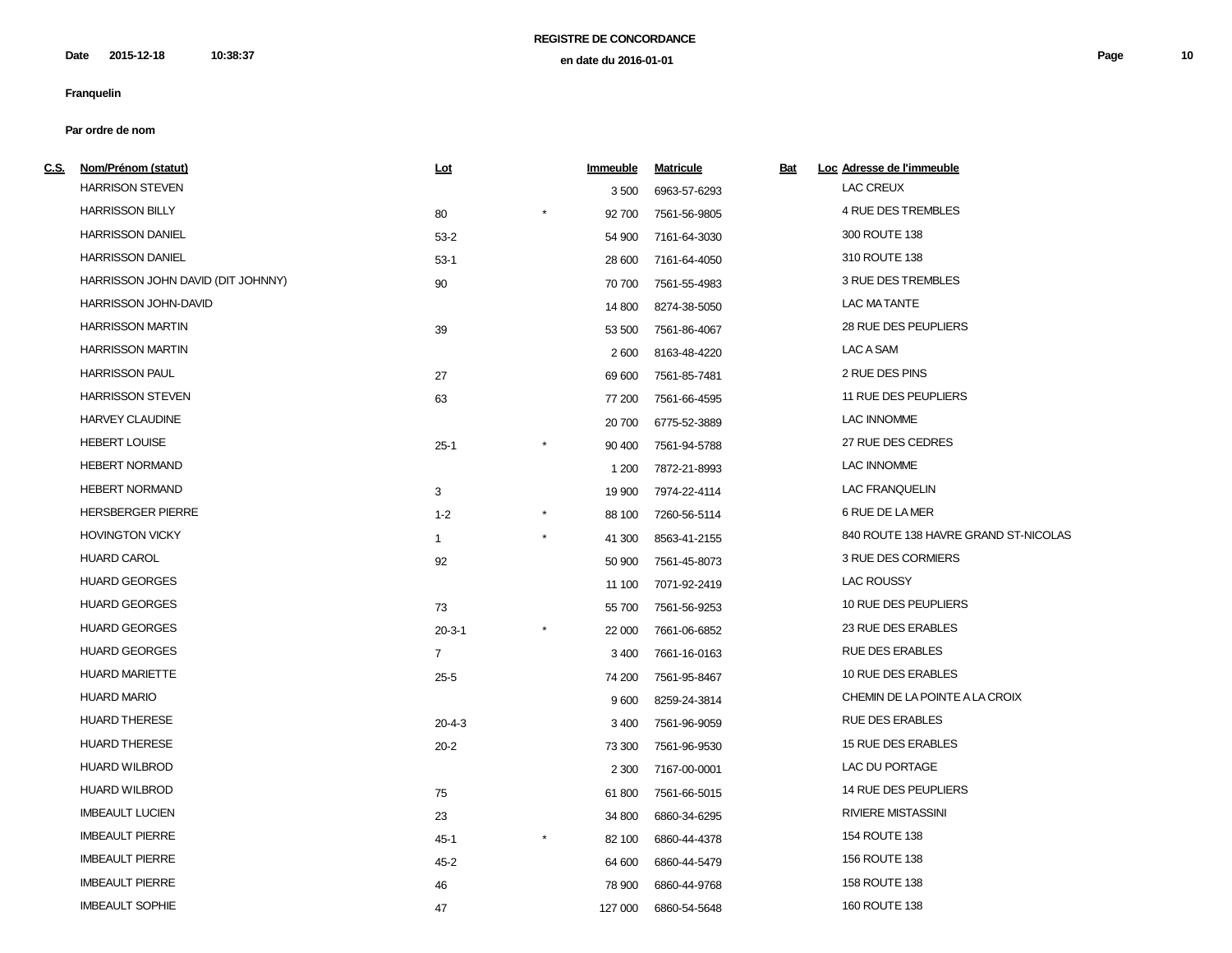| C.S. Nom/Prénom (statut)       | Lot               |          | Immeuble | <b>Matricule</b> | Bat | Loc Adresse de l'immeuble            |
|--------------------------------|-------------------|----------|----------|------------------|-----|--------------------------------------|
| <b>IMBEAULT STEVEN</b>         | $\overline{2}$    |          | 56 300   | 7860-54-8083     |     | 40 CHEMIN DE LA POINTE A LA CROIX    |
| <b>JALBERT FRANCOIS HECTOR</b> | $13-P$            |          | 70 100   | 7060-73-1259     |     | 198 RUE DES MERISIERS                |
| <b>JEAN FRANCINE</b>           | $8-9$             |          | 41 300   | 7260-48-6683     |     | 12 ROUTE 138                         |
| <b>JEAN LAURIEN</b>            | $7 - 121$         |          | 13 000   | 7260-66-5090     |     | 11 RUE PRINCIPALE                    |
| <b>JEAN LAURIEN</b>            | $7 - 122$         |          | 2 0 0 0  | 7260-67-3202     |     | 9 RUE PRINCIPALE                     |
| <b>JEAN LAURIEN</b>            | $7 - 2 - 7$       |          | 800      | 7260-74-5246     |     | <b>RUE PRINCIPALE</b>                |
| <b>JEAN LAURIEN</b>            | $7 - 2 - 6$       | $^\star$ | 114 900  | 7260-84-1329     |     | 29 RUE PRINCIPALE                    |
| <b>JEAN RENE</b>               |                   |          | 2 3 0 0  | 6675-61-1045     |     | <b>EMPLACEMENT CARRE</b>             |
| <b>JOBIN MANON</b>             | $1 - 4$           |          | 43 500   | 8463-05-3250     |     | 796 ROUTE 138 HAVRE GRAND ST-NICOLAS |
| <b>JOCOV DRAGO</b>             | 67                | $^\star$ | 223 900  | 6760-74-9803     |     | 128 @ 128A ROUTE 138                 |
| JOMPHE-LEBOUTHILLIER LINDA     | 138               |          | 1 200    | 7561-84-1887     |     | 15 RUE DES CEDRES                    |
| <b>JOURDAIN GAETANE</b>        | 9                 |          | 40 100   | 7860-25-9577     |     | 24 CHEMIN DE LA POINTE A LA CROIX    |
| <b>JOURDAIN MONIQUE</b>        | $20-1$            |          | 66 100   | 7661-06-3065     |     | 17 RUE DES ERABLES                   |
| <b>JOURDAIN RAYNALD</b>        | 114               |          | 76 900   | 7561-34-4296     |     | 8 RUE DES CEDRES                     |
| <b>JULIEN MICHEL</b>           | 8                 |          | 61 200   | 7860-35-3566     |     | 8 CHEMIN DE LA POINTE A LA CROIX     |
| <b>JULIEN YVAN</b>             | 28                |          | 41 100   | 6560-66-9650     |     | 44 ROUTE 138                         |
| <b>LABILLOIS DENIS</b>         |                   |          | 15 500   | 6569-03-6596     |     | RUISSEAU INNOMME                     |
| <b>LABRIE CAROLINE</b>         | 52                |          | 79 100   | 7561-76-5028     |     | 21 RUE DES PEUPLIERS                 |
| <b>LABRIE DENIS</b>            | $14 - 1 - 1 - 1$  |          | 106 300  | 7060-64-5935     |     | 194 RUE DES MERISIERS                |
| <b>LABRIE LINE</b>             | 92                |          | 50 900   | 7561-45-8073     |     | 3 RUE DES CORMIERS                   |
| <b>LACASSE KARINE</b>          | $7 - 175 - 7 - 1$ |          | 7 500    | 7260-97-9960     |     | 1 IERE RUE EST                       |
| <b>LAFONTAINE MARTIN</b>       | $6-P$             |          | 39 600   | 7860-45-1935     |     | 62 CHEMIN DE LA POINTE A LA CROIX    |
| <b>LAFOREST ANDRE</b>          | 50                |          | 112 200  | 7360-09-6978     |     | 341 ROUTE 138                        |
| <b>LAJOIE GERALD</b>           |                   |          | 12 300   | 8274-95-2712     |     | LAC MATANTE                          |
| <b>LANDRY ANNETTE</b>          | 29                |          | 68 800   | 7561-75-7148     |     | 7 RUE DES ERABLES                    |
| <b>LANDRY DANIEL</b>           | 106-2             |          | 53 000   | 7561-36-7720     |     | 5 RUE DES SAULES                     |
| <b>LANDRY DANIEL</b>           | $50-1$            | $^\star$ | 54 000   | 7561-76-2128     |     | 21A RUE DES PEUPLIERS                |
| <b>LANDRY HAROLD</b>           |                   |          | 5 500    | 6674-83-2075     |     | <b>LAC MON OASIS</b>                 |
| <b>LANDRY LUC</b>              | 120               | $\star$  | 107 400  | 7561-54-5783     |     | 22 RUE DES CEDRES                    |
| <b>LANDRY YOLANDE</b>          | 7-P               | $\star$  | 40 200   | 7260-72-4775     |     | 41 RUE PRINCIPALE                    |
| <b>LANGLOIS MARTIN</b>         | $25 - 6 - 1$      |          | 117 000  | 7661-05-1178     |     | 12 RUE DES ERABLES                   |
| LAPOINTE VERONIQUE             | 67                | $\star$  | 223 900  | 6760-74-9803     |     | 128 @ 128A ROUTE 138                 |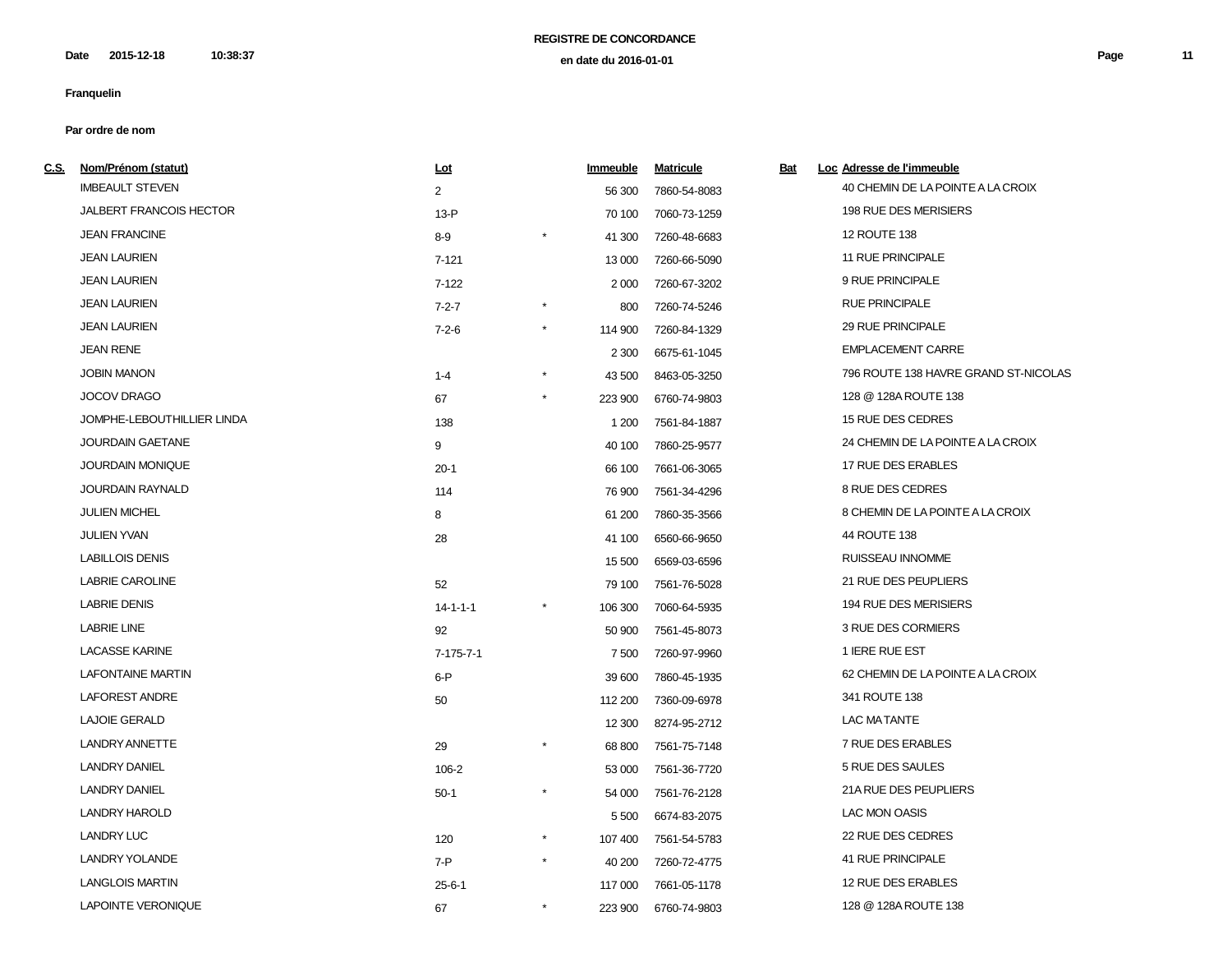**2015-12-18 10:38:37 Page 12 en date du 2016-01-01 Date**

# **Franquelin**

| <u>c.s.</u> | Nom/Prénom (statut)            | <u>Lot</u>   |            | <b>Immeuble</b> | <b>Matricule</b> | <u>Bat</u> | Loc Adresse de l'immeuble   |
|-------------|--------------------------------|--------------|------------|-----------------|------------------|------------|-----------------------------|
|             | <b>LAROUCHE CLAUDELLE</b>      | 32           |            | 50 200          | 7561-65-8739     |            | 1 RUE DES ERABLES           |
|             | <b>LAROUCHE FRANCOIS</b>       |              |            | 12 100          | 7575-33-2727     |            | <b>LAC INNOMME</b>          |
|             | <b>LAUZIER YAN</b>             |              |            | 20 600          | 6674-23-9527     |            | LAC MON OASIS               |
|             | <b>LAUZON HUGUETTE</b>         | 49           |            | 47 600          | 7561-66-8561     |            | 13 RUE DES PEUPLIERS        |
|             | LAUZON-TOSIN LAURENCE          | 34           |            | 56 900          | 7561-75-3590     |            | 18 RUE DES PEUPLIERS        |
|             | <b>LEBLANC FRANCINE</b>        | $8 - 40 - 1$ |            | 49 100          | 7260-47-7431     |            | 3 RUE DE LA MER             |
|             | LEBLANC HÉLÈNE                 | 76           |            | 93 600          | 7561-65-7996     |            | 5 RUE DES MELEZES           |
|             | <b>LEBOUTHILIER BERTIN</b>     | 126          | $\star$    | 69 400          | 7561-85-1509     |            | 2 RUE DES ERABLES           |
|             | LEBOUTHILLIER BENOIT           | $99 - 2 - 2$ | $^{\star}$ | 37 700          | 7561-45-5748     |            | 7 RUE DES CEDRES            |
|             | <b>LEBOUTHILLIER BERTIN</b>    |              |            | 4700            | 8468-48-1020     |            | <b>RIVIERE ST-NICOLAS</b>   |
|             | <b>LEBOUTHILLIER DANIEL</b>    | 130          | $^{\star}$ | 79 000          | 7561-95-0645     |            | 6 RUE DES ERABLES           |
|             | LEBOUTHILLIER DANIEL           |              |            | 5 5 0 0         | 8467-82-2020     |            | LAC LACOMBE                 |
|             | <b>LEBOUTHILLIER GERARD</b>    | 137          |            | 62 400          | 7561-84-4480     |            | 17 RUE DES CEDRES           |
|             | <b>LEBOUTHILLIER MARIO</b>     |              |            | 10 000          | 8061-22-1514     |            | <b>LAC INNOMME</b>          |
|             | <b>LEBOUTHILLIER MARTINE</b>   |              |            | 5 200           | 8368-21-2024     |            | LAC LACOMBE                 |
|             | <b>LEBREUX DAVID</b>           | $7 - 8$      |            | 31 500          | 7260-72-9380     |            | 37 RUE PRINCIPALE           |
|             | <b>LEBRUN DONALD</b>           |              |            | 3700            | 8365-26-3220     |            | <b>LAC DES FALAISES</b>     |
|             | <b>LEBRUN MARTIAL</b>          |              |            | 3700            | 8365-26-3220     |            | <b>LAC DES FALAISES</b>     |
|             | LEBRUN-LABILLOIS JEAN-PHILIPPE |              |            | 9600            | 6970-08-1015     |            | <b>LAC REDMOND</b>          |
|             | LECHASSEUR RICHARD             |              |            | 15 300          | 6677-21-1813     |            | <b>LAC INNOMME</b>          |
|             | LEGARE & LEVESQUE INC (cie)    | 122          |            | 78 000          | 7561-75-5704     |            | 11 RUE DES CEDRES           |
|             | <b>LEGARE DONALD</b>           | $115 - 2$    |            | 64 700          | 7561-34-7592     |            | 12 RUE DES CEDRES           |
|             | <b>LEGARE DONALD</b>           |              |            | 7 200           | 8166-08-4886     |            | ADRESSE INCONNUE            |
|             | <b>LEGARE RICHARD</b>          | 113          |            | 112700          | 7561-34-1600     |            | 6 RUE DES CEDRES            |
|             | LEGARE SERGE                   |              |            | 41 600          | 6674-19-9950     |            | <b>LAC INNOMME</b>          |
|             | <b>LEMIEUX CAROLE</b>          | 30           |            | 84 700          | 7760-18-9494     |            | 18 CHEMIN DU HAVRE (RANG A) |
|             | <b>LEMIEUX CAROLE</b>          | 29           |            | 100 000         | 7760-28-2676     |            | 20 CHEMIN DU HAVRE (RANG A) |
|             | <b>LEPAGE GHISLAIN</b>         |              |            | 23700           | 6568-51-1712     |            | <b>LAC SEWELL</b>           |
|             | <b>LESSARD BELINDA</b>         | 36           |            | 50 800          | 7561-75-9590     |            | 22 RUE DES PEUPLIERS        |
|             | <b>LESSARD MARIO</b>           |              |            | 17800           | 8370-33-1030     |            | LAC DE LA TRAVERSE          |
|             | LEVASSEUR SYLVIE               | $7 - 142$    |            | 50 200          | 7260-67-6523     |            | <b>MISTASSINI</b>           |
|             | LEVASSEUR SYLVIE               | $7 - 147$    | $\star$    | 4 600           | 7260-68-3004     |            | <b>MISTASSINI</b>           |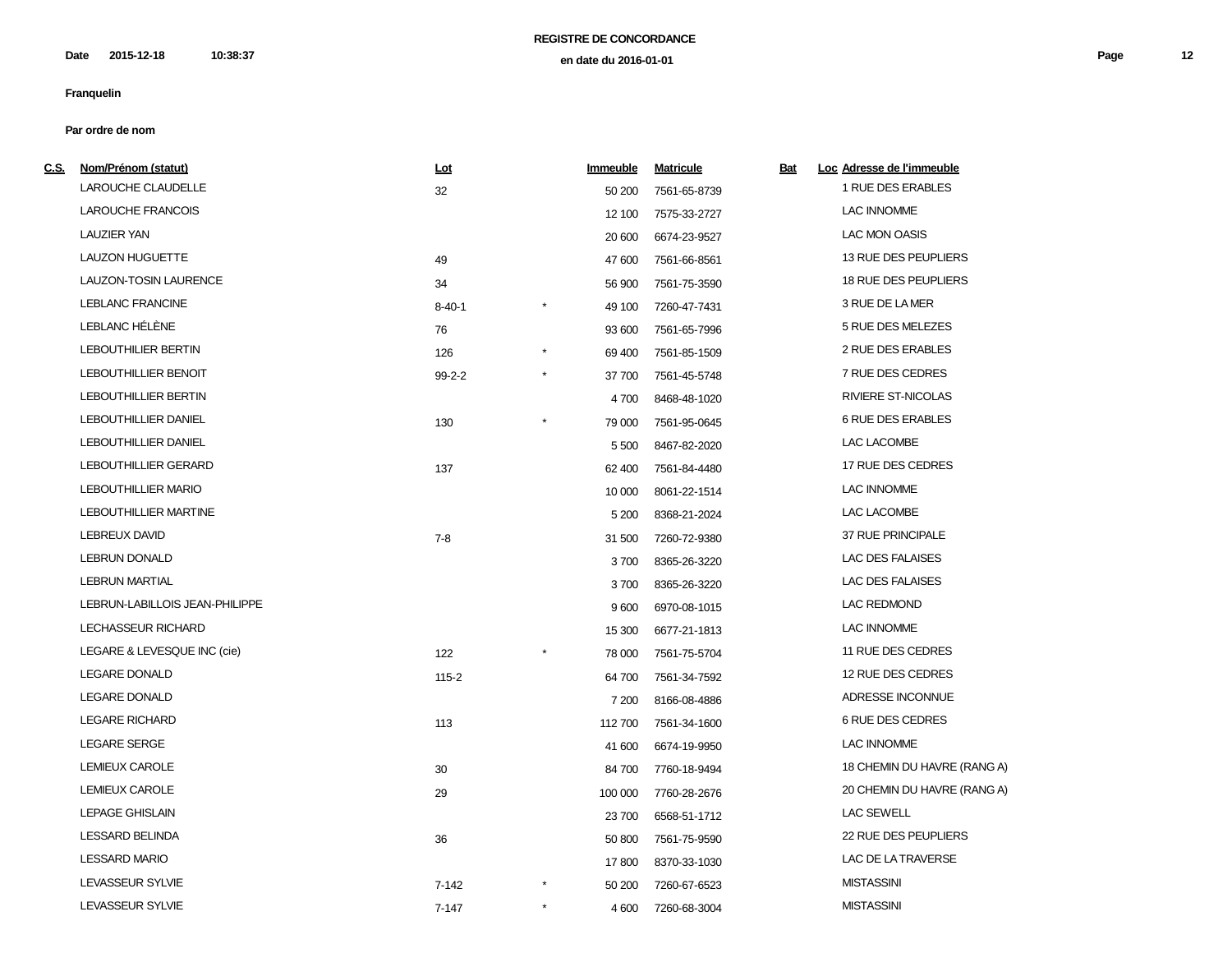| LEVESQUE ANTOINE         |               |          |         |              |                                                                                                                                                                                                                                                                                                                                                                                                                                                              |                                  |
|--------------------------|---------------|----------|---------|--------------|--------------------------------------------------------------------------------------------------------------------------------------------------------------------------------------------------------------------------------------------------------------------------------------------------------------------------------------------------------------------------------------------------------------------------------------------------------------|----------------------------------|
|                          |               |          | 8600    | 8069-75-1930 |                                                                                                                                                                                                                                                                                                                                                                                                                                                              | RIVIERE FRANQUELIN               |
| LEVESQUE EMILIO          | $1 - 10$      | $\star$  | 3 4 0 0 | 8363-77-6206 |                                                                                                                                                                                                                                                                                                                                                                                                                                                              | <b>HAVRE GRAND ST-NICOLAS</b>    |
| LEVESQUE JEANNOT         | 103-P         |          | 78 800  |              |                                                                                                                                                                                                                                                                                                                                                                                                                                                              | 3 RUE DES CEDRES                 |
| LEVESQUE JOEL            | 7-79          | $^\star$ | 29 100  |              |                                                                                                                                                                                                                                                                                                                                                                                                                                                              | <b>MISTASSINI</b>                |
| LEVESQUE KARINE          |               |          | 16 800  |              |                                                                                                                                                                                                                                                                                                                                                                                                                                                              | <b>LAC INNOMME</b>               |
| LEVESQUE LINDA           | $56 - 2$      |          | 73 500  |              |                                                                                                                                                                                                                                                                                                                                                                                                                                                              | 27 RUE DES PEUPLIERS             |
| LEVESQUE LINDA           | $1 - 12$      |          | 1 100   |              |                                                                                                                                                                                                                                                                                                                                                                                                                                                              | ROUTE 138 HAVRE GRAND ST-NICOLAS |
| LEVESQUE LUCIEN          | 96            |          | 69 300  |              |                                                                                                                                                                                                                                                                                                                                                                                                                                                              | 10 RUE DES SAULES                |
| LEVESQUE MARC            |               |          | 9800    |              |                                                                                                                                                                                                                                                                                                                                                                                                                                                              | LAC DES CHENAUX                  |
| LEVESQUE RICHARD         |               |          | 7600    |              |                                                                                                                                                                                                                                                                                                                                                                                                                                                              | LAC AUDET                        |
| LEVESQUE RICHARD         | $7 - 135 - 1$ |          | 72 700  |              |                                                                                                                                                                                                                                                                                                                                                                                                                                                              | 8 RUE BELLEVUE                   |
| LEVESQUE ROGER           | 66            |          | 87 000  |              |                                                                                                                                                                                                                                                                                                                                                                                                                                                              | 5 RUE DES PEUPLIERS              |
| LEVESQUE ROLAND          | $7 - 20$      |          | 400     |              |                                                                                                                                                                                                                                                                                                                                                                                                                                                              | <b>MISTASSINI</b>                |
| LEVESQUE YAN             | 40            |          | 62 100  |              |                                                                                                                                                                                                                                                                                                                                                                                                                                                              | 5 RUE DES BOULEAUX               |
| <b>LONG JIMMY</b>        | 65            |          | 138 600 |              |                                                                                                                                                                                                                                                                                                                                                                                                                                                              | 361 ROUTE 138                    |
| LOUBERT VERONIQUE        | 7-179         |          | 7 0 0 0 |              |                                                                                                                                                                                                                                                                                                                                                                                                                                                              | <b>MISTASSINI</b>                |
| LUSSIER CLAUDETTE        | $7 - 51$      | $^\star$ | 6 600   |              |                                                                                                                                                                                                                                                                                                                                                                                                                                                              | <b>MISTASSINI</b>                |
| LUSSIER ROSELINE         | 11            |          | 26 500  |              |                                                                                                                                                                                                                                                                                                                                                                                                                                                              | HAVRE GRAND ST-NICOLAS           |
| <b>MANSOUR ERIC</b>      | $7 - 34 - 1$  |          | 57800   |              |                                                                                                                                                                                                                                                                                                                                                                                                                                                              | 61 IERE RUE OUEST                |
| <b>MARCIL REGIS</b>      |               |          | 1 200   |              |                                                                                                                                                                                                                                                                                                                                                                                                                                                              | <b>LAC INNOMME</b>               |
| <b>MARIN MICHEL</b>      |               |          | 10 500  |              |                                                                                                                                                                                                                                                                                                                                                                                                                                                              | RUISSEAU INNOMME                 |
| <b>MARIN MICHEL</b>      |               |          | 1 200   | 8275-16-1980 |                                                                                                                                                                                                                                                                                                                                                                                                                                                              | LAC 1424                         |
| MARTEL RAYNALD           |               |          | 13 400  |              |                                                                                                                                                                                                                                                                                                                                                                                                                                                              | <b>LAC INNOMME</b>               |
| <b>MARTIN GERVAIS</b>    | $7 - 105$     |          | 300     |              |                                                                                                                                                                                                                                                                                                                                                                                                                                                              | <b>MISTASSINI</b>                |
| <b>MERCIER JACQUES</b>   | 32            | $\star$  | 156 300 | 6660-42-8350 |                                                                                                                                                                                                                                                                                                                                                                                                                                                              | 68 ROUTE 138                     |
| MESSIER JEAN-PHILIPPE L. | $7 - 16$      |          | 50 500  |              |                                                                                                                                                                                                                                                                                                                                                                                                                                                              | 5 RUE BELLEVUE                   |
| <b>MEUNIER DENIS</b>     |               |          | 21 500  |              |                                                                                                                                                                                                                                                                                                                                                                                                                                                              | <b>LAC FRANQUELIN</b>            |
| <b>MEUNIER HELENE</b>    | 41            | $\star$  | 63 800  |              |                                                                                                                                                                                                                                                                                                                                                                                                                                                              | 120 ROUTE 138                    |
| <b>MICHAUD ISABELLE</b>  | $3 - 2$       | $\star$  | 36 000  |              |                                                                                                                                                                                                                                                                                                                                                                                                                                                              | <b>HAVRE GRAND ST-NICOLAS</b>    |
| MICHAUD JOCELYNE         | 31            |          | 36 500  |              |                                                                                                                                                                                                                                                                                                                                                                                                                                                              | CHEMIN DU HAVRE (RANG A)         |
| <b>MICHAUD MARIO</b>     | $20 - 4 - 1$  |          | 87700   |              |                                                                                                                                                                                                                                                                                                                                                                                                                                                              | 13A RUE DES ERABLES              |
| <b>MICHAUD PIERRE</b>    | $8 - 25$      | $^\star$ | 78 600  |              |                                                                                                                                                                                                                                                                                                                                                                                                                                                              | 6 ROUTE 138                      |
|                          |               |          |         |              | 7561-35-5064<br>7360-07-5450<br>6667-12-9546<br>7561-87-4220<br>8363-67-1677<br>7561-46-3180<br>7178-51-3330<br>6578-08-1422<br>7260-73-2463<br>7561-56-9896<br>7260-63-8067<br>7561-86-8059<br>7361-20-4469<br>7260-84-3796<br>7260-98-0362<br>8562-88-6990<br>7260-58-9451<br>6771-24-4217<br>8175-38-2832<br>6674-79-0778<br>7260-74-4172<br>7260-62-9797<br>7874-67-2346<br>6760-64-8529<br>8563-51-1934<br>7760-19-5004<br>7561-96-5420<br>7260-68-0577 |                                  |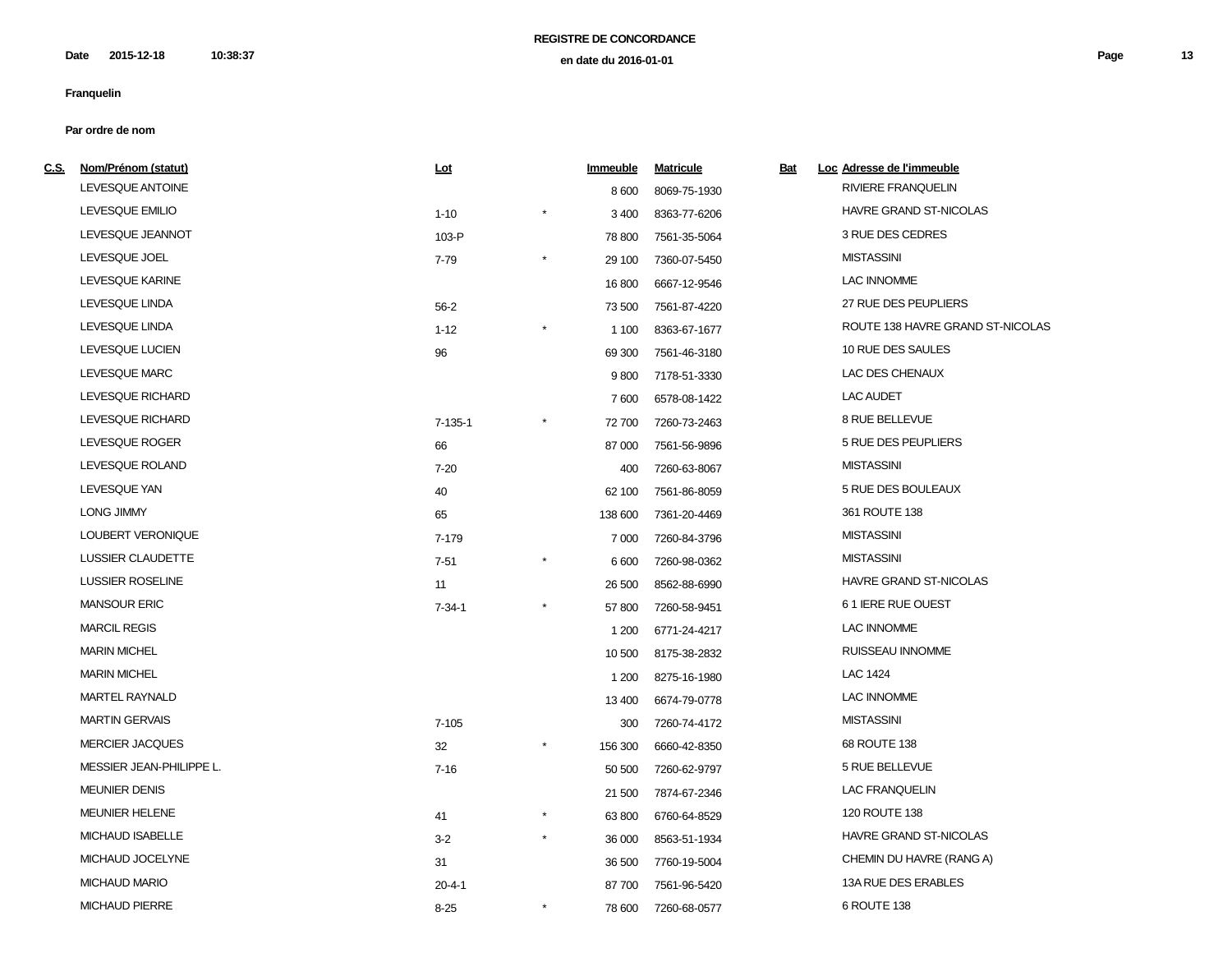**2015-12-18 10:38:37 Page 14 en date du 2016-01-01 Date**

# **Franquelin**

| <u>C.S.</u> | Nom/Prénom (statut)     | <u>Lot</u>   | Immeuble             | <b>Matricule</b> | <u>Bat</u> | Loc Adresse de l'immeuble         |
|-------------|-------------------------|--------------|----------------------|------------------|------------|-----------------------------------|
|             | <b>MILLIER MICHEL</b>   | $7 - 3 - 4$  | 70 300               | 7260-63-9090     |            | 13 RUE BELLEVUE                   |
|             | <b>MOREAU DANIEL</b>    | $25 - 5$     | 74 200               | 7561-95-8467     |            | 10 RUE DES ERABLES                |
|             | <b>MOREAU REGIS</b>     | 65           | 74 800               | 7561-66-2090     |            | 7 RUE DES PEUPLIERS               |
|             | <b>MORIN CARMEN</b>     | 11           | 35 700               | 7860-26-1404     |            | RANG A                            |
|             | <b>MORIN JEAN-EUDES</b> | $\mathbf{1}$ | 30 500               | 8063-80-3887     |            | 690 ROUTE 138                     |
|             | <b>MORIN JULES</b>      | 5            | 43 000               | 7860-45-4724     |            | RANG A                            |
|             | <b>MORIN JULES</b>      | <b>TNO</b>   | 4 4 0 0              | 8357-86-1092     |            | LAC 1429                          |
|             | <b>MORIN PATRICE</b>    |              | 7700                 | 8766-99-4796     |            | <b>LAC INNOMME</b>                |
|             | <b>MORISSETTE YVON</b>  |              | 14 600               | 6876-37-5118     |            | <b>LAC 1459</b>                   |
|             | <b>MORNEAU DENISE</b>   |              | 29 200               | 7874-02-9592     |            | <b>LAC FRANQUELIN</b>             |
|             | <b>MURRAY CLEMENT</b>   | 71           | 68 800               | 7561-56-5194     |            | <b>6 RUE DES PEUPLIERS</b>        |
|             | <b>MURRAY SANDY</b>     | 65           | 74 800               | 7561-66-2090     |            | 7 RUE DES PEUPLIERS               |
|             | NADEAU MARION           | 10           | 9400                 | 7974-46-0343     |            | <b>LAC FRANQUELIN</b>             |
|             | NORMANDIN GAETAN        | 35           | 35 100               | 7661-90-3506     |            | <b>RANG A</b>                     |
|             | NORMANDIN JEAN          | 35           | 35 100               | 7661-90-3506     |            | RANG A                            |
|             | O CONNER GILLES         | 112          | 71 900               | 7561-25-8306     |            | 4 RUE DES CEDRES                  |
|             | <b>OLICHON PIERRICK</b> | $1 - 5$      | $\star$<br>29 900    | 7260-55-8585     |            | 10 RUE DE LA MER                  |
|             | <b>OUELLET DOUGLAS</b>  | 33           | 82 200               | 7561-75-0681     |            | 2 RUE DES MELEZES                 |
|             | <b>OUELLET NANCY</b>    | 47           | 69 800               | 7561-76-3267     |            | 17 RUE DES PEUPLIERS              |
|             | <b>OUELLET REAL</b>     | 10           | 38 600               | 7860-26-5809     |            | 22 CHEMIN DE LA POINTE A LA CROIX |
|             | <b>OUELLETTE BENOIT</b> | $8 - 29$     | $^{\star}$<br>21 400 | 7260-68-3376     |            | 4 ROUTE 138 MISTASSINI            |
|             | PAQUET CLEMENT          | $5 - 1$      | $\star$<br>900       | 8562-79-3379     |            | HAVRE GRAND ST-NICOLAS            |
|             | PAQUET CLEMENT          | 8            | 38 200               | 8562-79-6754     |            | HAVRE GRAND ST-NICOLAS            |
|             | PAQUET FREDERIC         |              | 5 200                | 6863-88-3017     |            | LAC NORD-OUEST                    |
|             | PAQUET FREDERIC         |              | 1800                 | 8375-14-2822     |            | LAC 1431                          |
|             | <b>PAQUET GILLES</b>    | 93-P         | 68 600               | 7561-45-7797     |            | 5 RUE DES CORMIERS                |
|             | PAQUET PIERRE           | 74           | 71 900               | 7561-66-2237     |            | 12 RUE DES PEUPLIERS              |
|             | PAQUET REGINALD         | 26           | 74 300               | 7561-95-1092     |            | 11 RUE DES ERABLES                |
|             | PAQUET REGINALD         |              | 4 4 0 0              | 8263-50-2634     |            | LAC 1423                          |
|             | PAQUETTE LISE           | 24           | 26 200               | 6860-34-2190     |            | <b>RIVIERE MISTASSINI</b>         |
|             | PARENT ALAIN            | 2            | 19 900               | 7974-11-9983     |            | <b>LAC FRANQUELIN</b>             |
|             | PARENT MICHEL           |              | 1 900                | 7875-02-3492     |            | LAC 1393                          |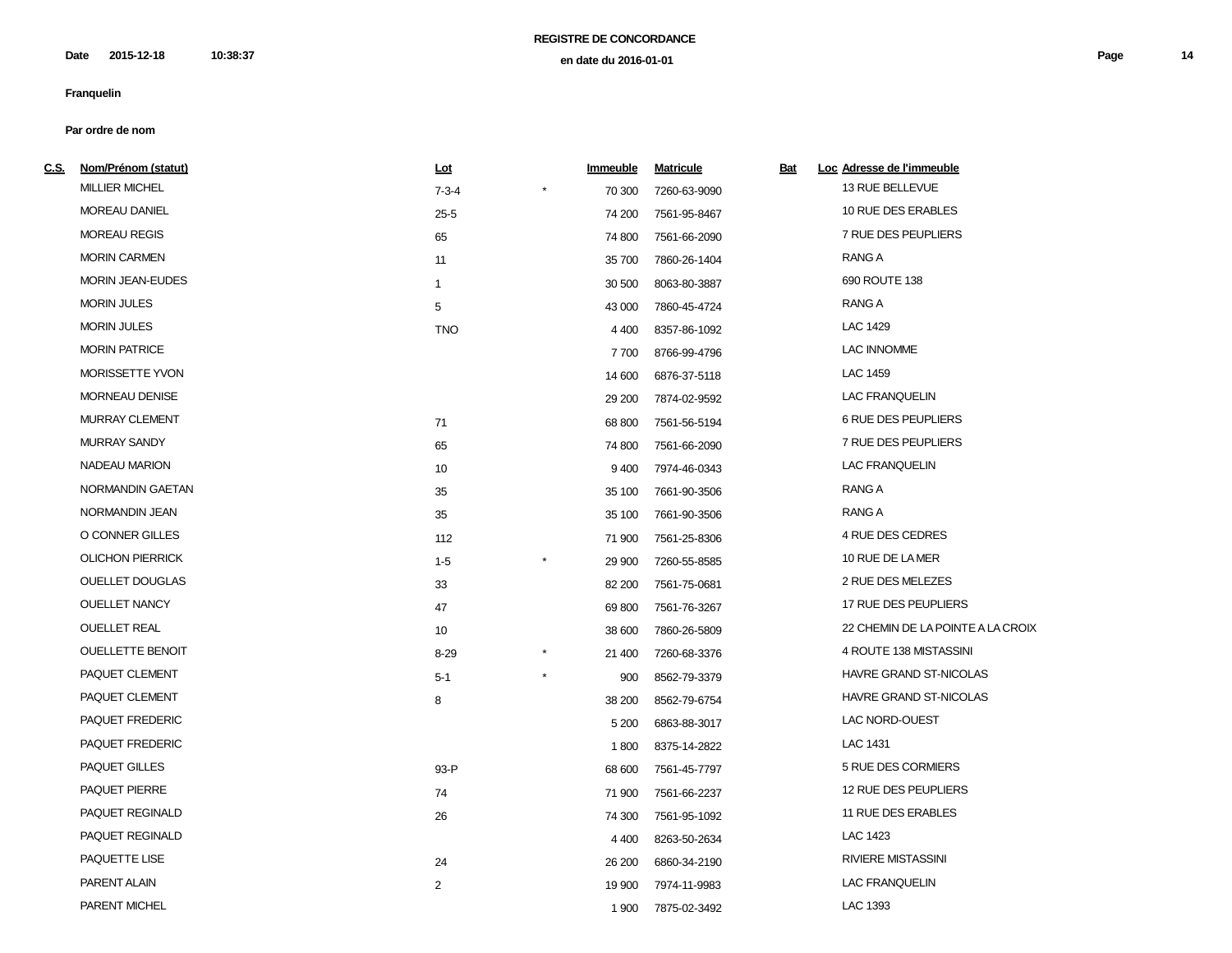**2015-12-18 10:38:37 Page 15 en date du 2016-01-01 Date**

# **Franquelin**

| <u>C.S.</u> | Nom/Prénom (statut)    | <u>Lot</u> |            | <b>Immeuble</b> | <b>Matricule</b> | <u>Bat</u> | Loc Adresse de l'immeuble      |
|-------------|------------------------|------------|------------|-----------------|------------------|------------|--------------------------------|
|             | PARENT NELSON          |            |            | 2 3 0 0         | 7969-80-6550     |            | <b>RIVIERE FRANQUELIN</b>      |
|             | PARIS MICHEL           |            |            | 8 3 0 0         | 8763-69-3854     |            | <b>LAC 367</b>                 |
|             | PAYEUR YVON            | 35         |            | 35 100          | 7661-90-3506     |            | <b>RANG A</b>                  |
|             | PELLETIER HAROLD       | 27         |            | 57 900          | 7760-38-0655     |            | <b>RANG A</b>                  |
|             | PELLETIER HAROLD       |            |            | 6 100           | 8266-47-2118     |            | <b>LAC INNOMME</b>             |
|             | PELLETIER JAMES        |            |            | 4 600           | 7566-47-3840     |            | <b>LAC MAHER</b>               |
|             | PELLETIER LOUIS        | 48         |            | 54 700          | 7561-76-0869     |            | 15 RUE DES PEUPLIERS           |
|             | PERREAULT LOUISE       | $1 - 5$    |            | 29 900          | 7260-55-8585     |            | 10 RUE DE LA MER               |
|             | PERRON DANIEL          | 22         |            | 24 600          | 7760-58-2603     |            | CHEMIN DE LA POINTE A LA CROIX |
|             | PERRON LOUIS           | $6 - 1$    |            | 46700           | 7860-45-0141     |            | RANG A                         |
|             | PERUSSE SYLVAIN        | $6 - 1$    | $^{\star}$ | 87 400          | 7661-16-5550     |            | 29 RUE DES ERABLES             |
|             | <b>PIGEON MARC</b>     | $7 - 9$    | $^{\star}$ | 37 900          | 7260-72-7870     |            | 39 RUE PRINCIPALE              |
|             | PILOTE JASON           | $25 - 4$   |            | 80 100          | 7561-95-6162     |            | 8 RUE DES ERABLES              |
|             | <b>PLANTE CLAIRE</b>   | $1 - 6$    |            | 61 900          | 7260-66-2540     |            | 15 RUE DE LA MER               |
|             | POIRIER CAROL          | 43         |            | 24 300          | 6760-84-9017     |            | 130 ROUTE 138                  |
|             | POIRIER CAROL          | 44         |            | 105 900         | 6760-94-3039     |            | 132 ROUTE 138                  |
|             | POIRIER GERALD         |            |            | 22 100          | 7369-96-2194     |            | <b>LAC CASTONGUAY</b>          |
|             | POIRIER GERALD         |            |            | 2 0 0 0         | 7570-73-2216     |            | <b>LAC LESSARD</b>             |
|             | POULIN DENIS           |            |            | 19 600          | 6775-08-2219     |            | LAC 1490                       |
|             | PROULX GUY             | 7-95-P     |            | 20 400          | 7260-73-4215     |            | <b>MISTASSINI</b>              |
|             | <b>PROULX MARIUS</b>   | $1 - 7$    | $\star$    | 59 100          | 7260-66-0145     |            | 13 RUE DE LA MER               |
|             | PROULX NATACHA         | $7 - 27$   |            | 50 600          | 7260-65-3141     |            | 16 RUE DE LA MER               |
|             | QUESSY CHARLES-OMER    | 25         |            | 56 600          | 7760-48-0942     |            | CHEMIN DU HAVRE (RANG A)       |
|             | QUESSY LISE            | 27         |            | 57 900          | 7760-38-0655     |            | RANG A                         |
|             | <b>RICARD CELINE</b>   | 42         | $^{\star}$ | 78 000          | 6760-74-2622     |            | 122 ROUTE 138 MISTASSINI       |
|             | RICARD CLAUDE          | $7 - 18$   | $^{\star}$ | 73700           | 7260-63-8036     |            | 9 RUE BELLEVUE                 |
|             | <b>RICARD DANIEL</b>   | 38         |            | 128 600         | 6760-54-5124     |            | 114 ROUTE 138                  |
|             | <b>RICHARD ERIC</b>    | 4          |            | 30 900          | 7974-22-6739     |            | 4 LAC FRANQUELIN               |
|             | <b>RIVARD ROBERT</b>   | 7-6        | $\star$    | 187400          | 7260-83-2712     |            | 33 RUE PRINCIPALE              |
|             | <b>ROBERGE MAURICE</b> |            |            | 3700            | 6664-23-0813     |            | <b>LAC INNOMME</b>             |
|             | ROBICHAUD LISE         | $7 - 8$    |            | 31 500          | 7260-72-9380     |            | 37 RUE PRINCIPALE              |
|             | ROCQUE MANSOUR DENISE  | $7 - 124$  |            | 90 100          | 7260-67-0556     |            | 8 RUE PRINCIPALE               |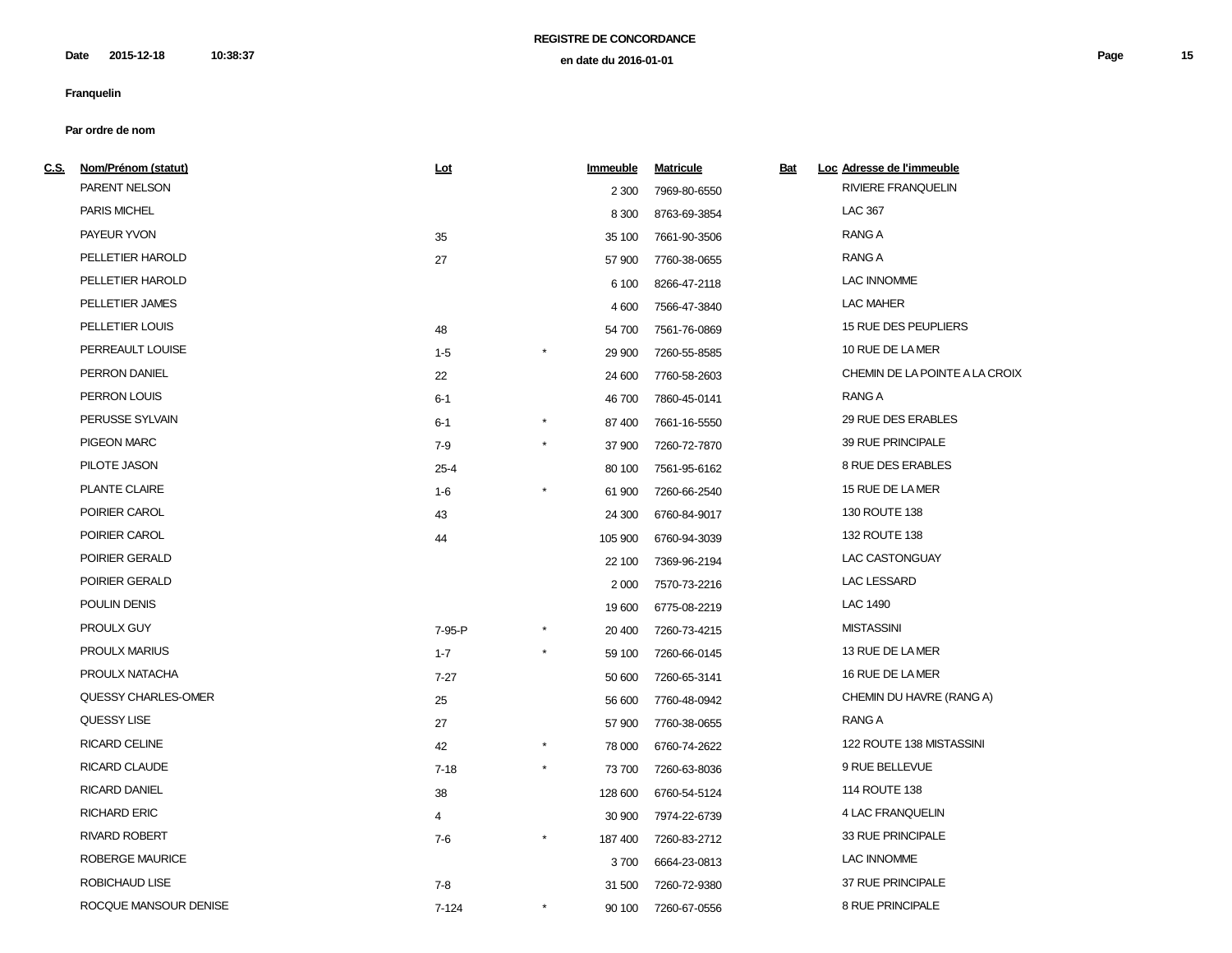| <u>C.S.</u> | Nom/Prénom (statut)                    | Lot            |            | Immeuble | <b>Matricule</b> | <u>Bat</u> | Loc Adresse de l'immeuble     |
|-------------|----------------------------------------|----------------|------------|----------|------------------|------------|-------------------------------|
|             | RONDEAU WILLIAM                        |                |            | 4 800    | 9070-43-5633     |            | LAC À LA LIGNE                |
|             | ROONEY ELIZABETH                       | 28             |            | 46 500   | 7760-28-6446     |            | 22 CHEMIN DU HAVRE (RANG A)   |
|             | ROONEY HELEN                           | 16             | $^\star$   | 43 300   | 7060-54-8739     |            | 190 RUE DES MERISIERS         |
|             | ROONEY MICHAEL                         | 16             | $^\star$   | 43 300   | 7060-54-8739     |            | 190 RUE DES MERISIERS         |
|             | RUEST JEAN-CLAUDE                      | 11             |            | 25 600   | 7974-21-2420     |            | 6 LAC FRANQUELIN              |
|             | SANTERRE MICHEL                        | 124            |            | 74 800   | 7561-75-8904     |            | 13 RUE DES CEDRES             |
|             | <b>SANTERRE REJEAN</b>                 |                |            | 17 100   | 7272-13-1317     |            | LAC DE LA CACHE-QUATRE        |
|             | SAUVAGEAU JEAN-FRANCOIS                | $3 - 2$        | $^{\star}$ | 36 000   | 8563-51-1934     |            | <b>HAVRE GRAND ST-NICOLAS</b> |
|             | SAVARD STEPHANE                        |                |            | 6900     | 8161-61-3517     |            | LAC INNOMME                   |
|             | <b>SERGERIE PAUL</b>                   |                |            | 11 700   | 7073-78-1917     |            | <b>LAC 973</b>                |
|             | <b>SIMARD LAURENT</b>                  | $8 - 4 - 1$    |            | 14 100   | 7260-47-9468     |            | 16 1 IERE RUE OUEST           |
|             | SIMONEAU BRIGITTE                      | 22             |            | 90 600   | 6860-44-0287     |            | <b>RIVIERE MISTASSINI</b>     |
|             | SOC. DEVELOPPEMENT DE FRANQUELIN (pub) | 140-1          |            | 2700     | 7461-64-7943     |            | ROUTE 138                     |
|             | SOC. DEVELOPPEMENT DE FRANQUELIN (pub) | 140-5          |            | 100      | 7461-93-9472     |            | <b>VILLAGE</b>                |
|             | SOC. DEVELOPPEMENT DE FRANQUELIN (pub) | 121-1-P        |            | 100      | 7561-44-3063     |            | <b>RUE DES CEDRES</b>         |
|             | SOC. DEVELOPPEMENT DE FRANQUELIN (pub) | 125            |            | 1 200    | 7561-75-9722     |            | <b>RUE DES ERABLES</b>        |
|             | SOC. DEVELOPPEMENT DE FRANQUELIN (pub) | $55 - 2$       |            | 3 4 0 0  | 7561-87-8420     |            | <b>RUE DES PEUPLIERS</b>      |
|             | SOC. DEVELOPPEMENT DE FRANQUELIN (pub) | $6-P$          |            | 5700     | 7661-16-5093     |            | <b>RUE DES ERABLES</b>        |
|             | SOC. DEVELOPPEMENT DE FRANQUELIN (pub) | $6-P$          |            | 1 200    | 7661-26-8419     |            | <b>RUE DES ERABLES</b>        |
|             | SOC. ENERGIE RIVIERE FRANQUELIN (cie)  |                |            | 900      | 7964-24-0053     |            | <b>RIVIERE FRANQUELIN</b>     |
|             | SOC. ENERGIE RIVIERE FRANQUELIN (cie)  |                |            | 11 000   | 8063-76-1012     |            | LAC DE LA BARRIERE            |
|             | SOC. ENERGIE RIVIERE FRANQUELIN (cie)  | <b>TNO</b>     |            | 2 0 0 0  | 8063-98-4434     |            | <b>EMPLACEMENT</b>            |
|             | SOCIETE IMMOBILIERE IRVING LTEE (cie)  | BL.G           |            | 1400     | 7661-73-3809     |            | ROUTE 138                     |
|             | <b>ST-PIERRE LAURENT</b>               | 98-P           |            | 65 100   | 7561-46-5021     |            | 6 RUE DES SAULES              |
|             | ST-PIERRE NICOLE                       |                |            | 21 000   | 8073-30-0505     |            | 4 LAC FRANQUELIN              |
|             | ST-PIERRE REJEANNE                     |                |            | 20 600   | 8072-38-3289     |            | 2 LAC FRANQUELIN              |
|             | <b>TANGUAY ROCK</b>                    |                |            | 900      | 7777-73-6348     |            | 1 LAC INNOMME                 |
|             | <b>TANGUAY ROCK</b>                    |                |            | 1 200    | 7877-40-4617     |            | <b>LAC INNOMME</b>            |
|             | TELUS COMMUNICATIONS INC. (cie)        | 42             |            | 3 4 0 0  | 7561-96-0317     |            | 1 RUE DES BOULEAUX            |
|             | <b>TESSIER MICHEL</b>                  | 31             |            | 33 300   | 6660-42-1263     |            | <b>RIVIERE MISTASSINI</b>     |
|             | THERIAULT CLAUDE                       |                |            | 1 200    | 7766-44-1080     |            | <b>LAC 866</b>                |
|             | <b>THERRIEN FABIE</b>                  | $\overline{7}$ |            | 26 500   | 7974-34-0601     |            | <b>LAC FRANQUELIN</b>         |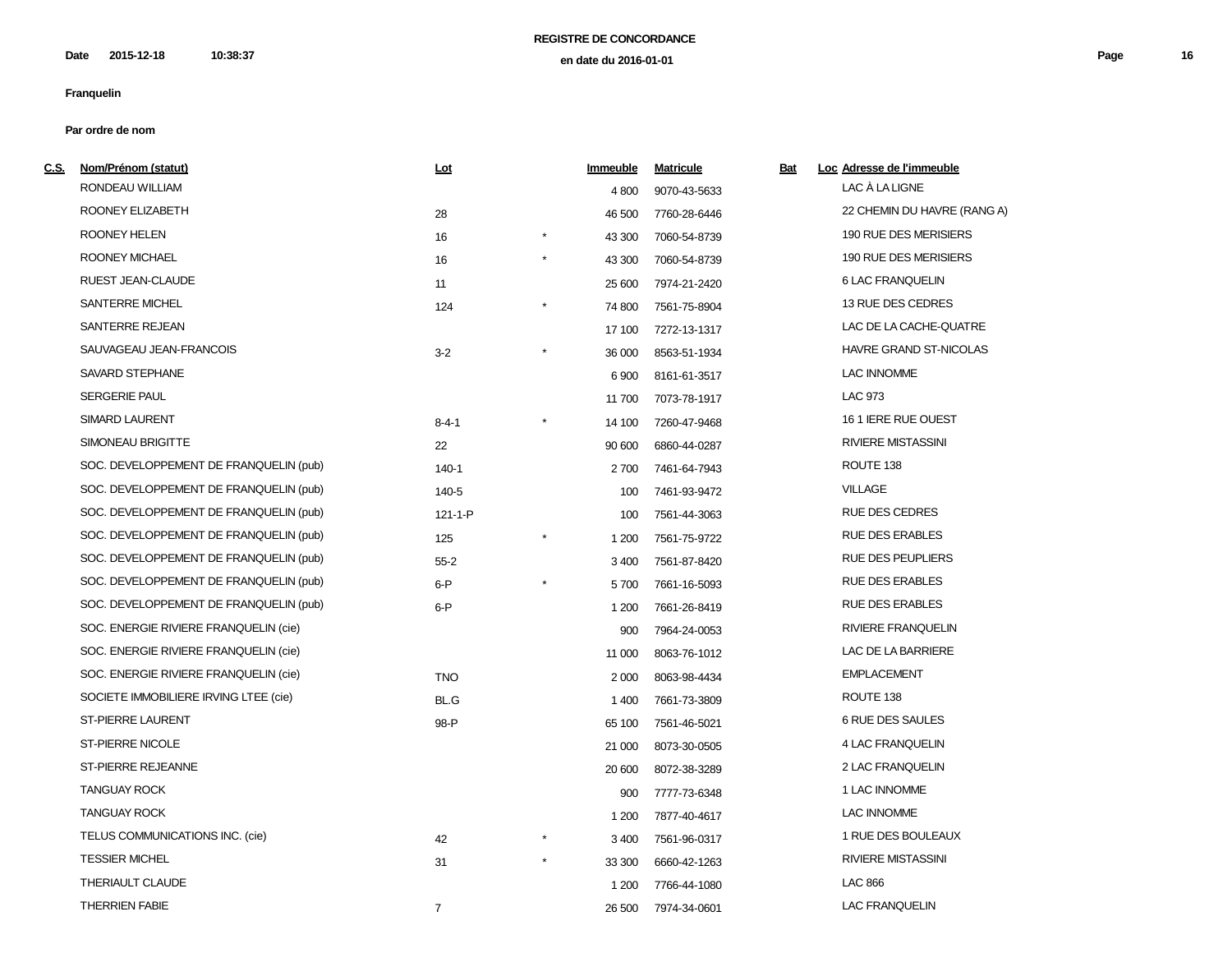| <u>C.S.</u> | Nom/Prénom (statut)       | <u>Lot</u>      |            | <b>Immeuble</b> | <b>Matricule</b> | <b>Bat</b> | Loc Adresse de l'immeuble         |
|-------------|---------------------------|-----------------|------------|-----------------|------------------|------------|-----------------------------------|
|             | THERRIEN JOHANNE          | 12              |            | 32 700          | 7974-31-3274     |            | <b>LAC FRANQUELIN</b>             |
|             | THIBAULT BRYAN            | $57-2$          |            | 72 100          | 7561-87-0219     |            | 25 RUE DES PEUPLIERS              |
|             | THIBAULT ESTELLE          | 79              |            | 82 900          | 7561-65-1063     |            | 2 RUE DES TREMBLES                |
|             | THIBAULT MICHELLE         | 112             |            | 71 900          | 7561-25-8306     |            | 4 RUE DES CEDRES                  |
|             | THIBEAULT MICHELLE        |                 |            | 14 700          | 8076-68-1010     |            | LAC INNOMME                       |
|             | <b>TOSIN LUCIEN</b>       | $7 - 174$       | $^{\star}$ | 10 800          | 7260-68-6444     |            | 2 RUE PRINCIPALE                  |
|             | <b>TRAHAN FRANCOIS</b>    | $2-9-P$         | $\star$    | 83 900          | 7260-56-2491     |            | 7 RUE DE LA MER                   |
|             | <b>TREMBLAY CHRISTIAN</b> | 49              | $\star$    | 24 500          | 7160-57-2797     |            | <b>RIVIERE MISTASSINI</b>         |
|             | <b>TREMBLAY DAVE</b>      | $20 - 3 - 3$    |            | 49 100          | 7661-06-2636     |            | 19 @ 21 RUE DES ERABLES           |
|             | <b>TREMBLAY DENISE</b>    | 12              |            | 55 500          | 7860-16-7203     |            | RANG A                            |
|             | <b>TREMBLAY DEO</b>       | $3 - 2$         |            | 36 000          | 8563-51-1934     |            | HAVRE GRAND ST-NICOLAS            |
|             | <b>TREMBLAY EDMOND</b>    | $25-3$          |            | 89 400          | 7661-05-0115     |            | 2 RUE DES LILAS                   |
|             | <b>TREMBLAY GASTON</b>    | 35              |            | 86 900          | 7561-75-6481     |            | 20 RUE DES PEUPLIERS              |
|             | <b>TREMBLAY JULIE</b>     | 24              |            | 92 400          | 7760-48-7224     |            | 30 CHEMIN DU HAVRE (RANG A)       |
|             | <b>TREMBLAY MARC</b>      |                 |            | 21 900          | 6677-96-5614     |            | <b>RUISSEAU CHASSEUR</b>          |
|             | <b>TREMBLAY MARC</b>      |                 |            | 10 300          | 8177-66-1519     |            | LAC 1315                          |
|             | TREMBLAY MARYSE           | 10 <sup>°</sup> |            | 21 900          | 8562-89-3513     |            | HAVRE GRAND ST-NICOLAS            |
|             | <b>TREMBLAY MICHELLE</b>  | 7-175-7-P       |            | 99 800          | 7260-97-3125     |            | 71 IERE RUE EST                   |
|             | <b>TREMBLAY PAUL</b>      | 16              |            | 40 600          | 7760-96-2283     |            | 16 CHEMIN DE LA POINTE A LA CROIX |
|             | <b>TREMBLAY REJEAN</b>    | 11              |            | 26 500          | 8562-88-6990     |            | HAVRE GRAND ST-NICOLAS            |
|             | <b>TREMBLAY RICHARD</b>   |                 |            | 5 3 0 0         | 8168-32-1826     |            | <b>LAC 801</b>                    |
|             | <b>TREMBLAY SERGE</b>     | $7 - 27$        |            | 50 600          | 7260-65-3141     |            | 16 RUE DE LA MER                  |
|             | <b>TURBIS DANY</b>        |                 |            | 22 300          | 7974-20-2910     |            | 54 LAC FRANQUELIN                 |
|             | VAILLANCOURT JOCELYN      | 104             |            | 43 300          | 7561-35-2069     |            | 1 RUE DES CEDRES                  |
|             | VAILLANCOURT MORGAN       |                 |            | 1 200           | 8073-98-8736     |            | <b>LAC INNOMME</b>                |
|             | VAILLANCOURT MORGAN       |                 |            | 5 3 0 0         | 8173-67-3010     |            | <b>RIVIERE MATANTE</b>            |
|             | VALCOURT JEAN-GUY         |                 |            | 3600            | 6865-11-3218     |            | <b>LAC MASSE</b>                  |
|             | <b>VALCOURT YVES</b>      |                 |            | 27 700          | 6567-09-7362     |            | <b>EMPLACEMENT</b>                |
|             | <b>VALLEE JACQUES</b>     | $21 - 1$        |            | 55 900          | 7561-96-3555     |            | 2 RUE DES BOULEAUX                |
|             | <b>VALLEE JACQUES</b>     | $21 - 2$        |            | 60 500          | 7561-96-6066     |            | 4 RUE DES BOULEAUX                |
|             | <b>VALLEE JACQUES</b>     |                 |            | 5700            | 8162-99-1294     |            | LAC À BELANGER                    |
|             | <b>VALLEE JEAN</b>        | 134-2           |            | 59 000          | 7561-94-2070     |            | 25 RUE DES CEDRES                 |